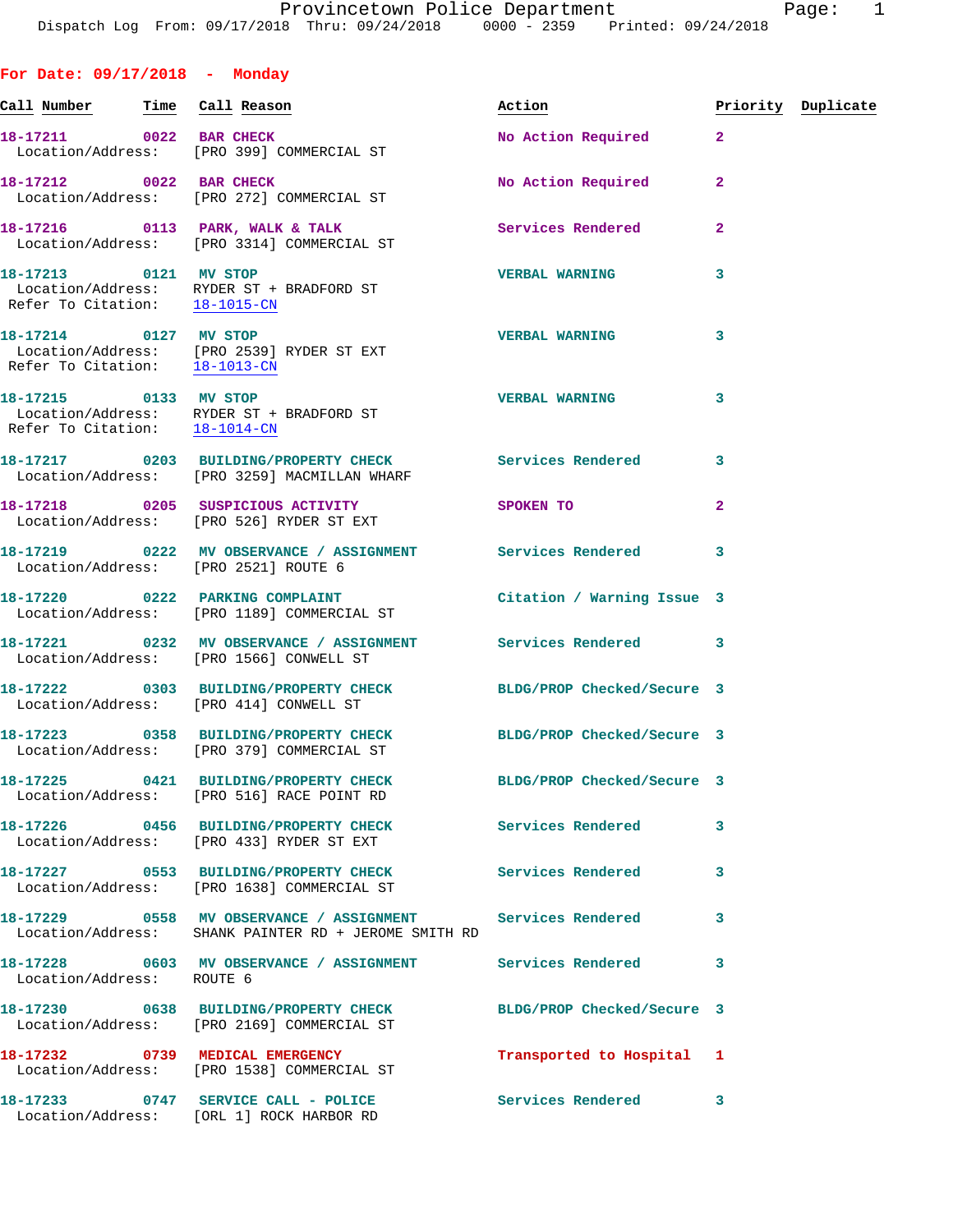|                                                                                                | Provincetown Police Department<br>Dispatch Log From: 09/17/2018 Thru: 09/24/2018   0000 - 2359   Printed: 09/24/2018 |                            | Page: 2        |
|------------------------------------------------------------------------------------------------|----------------------------------------------------------------------------------------------------------------------|----------------------------|----------------|
|                                                                                                | 18-17234 0813 SERVICE CALL - POLICE Services Rendered<br>Location/Address: [PRO 569] WINSLOW ST                      |                            | 3              |
|                                                                                                | 18-17235 0845 BUILDING/PROPERTY CHECK Services Rendered<br>Location/Address: [PRO 2898] JEROME SMITH RD              |                            | 3              |
|                                                                                                | 18-17236 0928 BUILDING/PROPERTY CHECK Services Rendered<br>Location/Address: [PRO 2483] COMMERCIAL ST                |                            | 3              |
|                                                                                                |                                                                                                                      |                            | 3              |
|                                                                                                | 18-17238 1010 BUILDING/PROPERTY CHECK Services Rendered<br>Location/Address: [PRO 3430] COMMERCIAL ST                |                            | 3              |
|                                                                                                | 18-17239 1058 LOST PROPERTY<br>Location/Address: [PRO 542] SHANK PAINTER RD                                          | Services Rendered 3        |                |
|                                                                                                | 18-17240 1101 BIKE - GENERAL<br>Location/Address: [PRO 1893] COMMERCIAL ST                                           | Services Rendered          | $\overline{2}$ |
|                                                                                                | 18-17241 1108 MEDICAL EMERGENCY<br>Location/Address: [PRO 2490] PROVINCELANDS RD                                     | Transported to Hospital 1  |                |
|                                                                                                | 18-17242 1146 MEDICAL EMERGENCY<br>Location/Address: [PRO 440] HARRY KEMP WAY                                        | Transported to Hospital 1  |                |
| Location/Address: [PRO 3440] ROUTE 6                                                           | 18-17243 1207 MV OBSERVANCE / ASSIGNMENT Services Rendered 3                                                         |                            |                |
|                                                                                                | 18-17245    1213    911 - GENERAL<br>Location/Address: [PRO 1778] SHANK PAINTER RD                                   | Services Rendered          | 1              |
| Refer To Accident: 18-115-AC                                                                   | 18-17246 1313 MV HIT & RUN<br>Location/Address: [PRO 526] RYDER ST EXT                                               | Services Rendered          | $\overline{a}$ |
|                                                                                                | 18-17247 1320 LANDLORD / TENANT<br>Location/Address: [PRO 542] SHANK PAINTER RD                                      | SPOKEN TO                  | $\overline{2}$ |
|                                                                                                | 18-17248 1454 SUSPICIOUS ACTIVITY<br>Location/Address: [PRO 197] COMMERCIAL ST                                       | Services Rendered          | $\overline{2}$ |
|                                                                                                | 18-17249 1504 LOST WALLET<br>Location/Address: [PRO 542] SHANK PAINTER RD                                            | <b>Services Rendered</b>   | 3              |
|                                                                                                | 18-17250 1540 MEDICAL EMERGENCY<br>Location/Address: [PRO 3314] COMMERCIAL ST                                        | Transported to Hospital 1  |                |
| 18-17251 1557 MV STOP<br>Location/Address: [PRO 2513] ROUTE 6<br>Refer To Citation: 18-1016-CN |                                                                                                                      | <b>VERBAL WARNING</b>      | 3              |
|                                                                                                | 18-17253 1637 LOST PROPERTY<br>Location/Address: [PRO 325] COMMERCIAL ST                                             | Services Rendered          | 3              |
| Location/Address: SNAIL RD + ROUTE 6                                                           | 18-17252 1638 MV OBSERVANCE / ASSIGNMENT Services Rendered                                                           |                            | 3              |
|                                                                                                | 18-17254 1723 PARK, WALK & TALK<br>Location: [PRO 3431] LOPES SQUARE                                                 | Services Rendered          | $\mathbf{2}$   |
|                                                                                                | 18-17256 1925 BUILDING/PROPERTY CHECK<br>Location/Address: [PRO 197] COMMERCIAL ST                                   | BLDG/PROP Checked/Secure 3 |                |
| 18-17257 1954 ASSAULT                                                                          | Location/Address: [PRO 1953] COMMERCIAL ST                                                                           | Could Not Locate 1         |                |
| 18-17258 2004 MV DISABLED                                                                      |                                                                                                                      | Referred to Other Agency 2 |                |

Location/Address: [PRO 2499] RACE POINT RD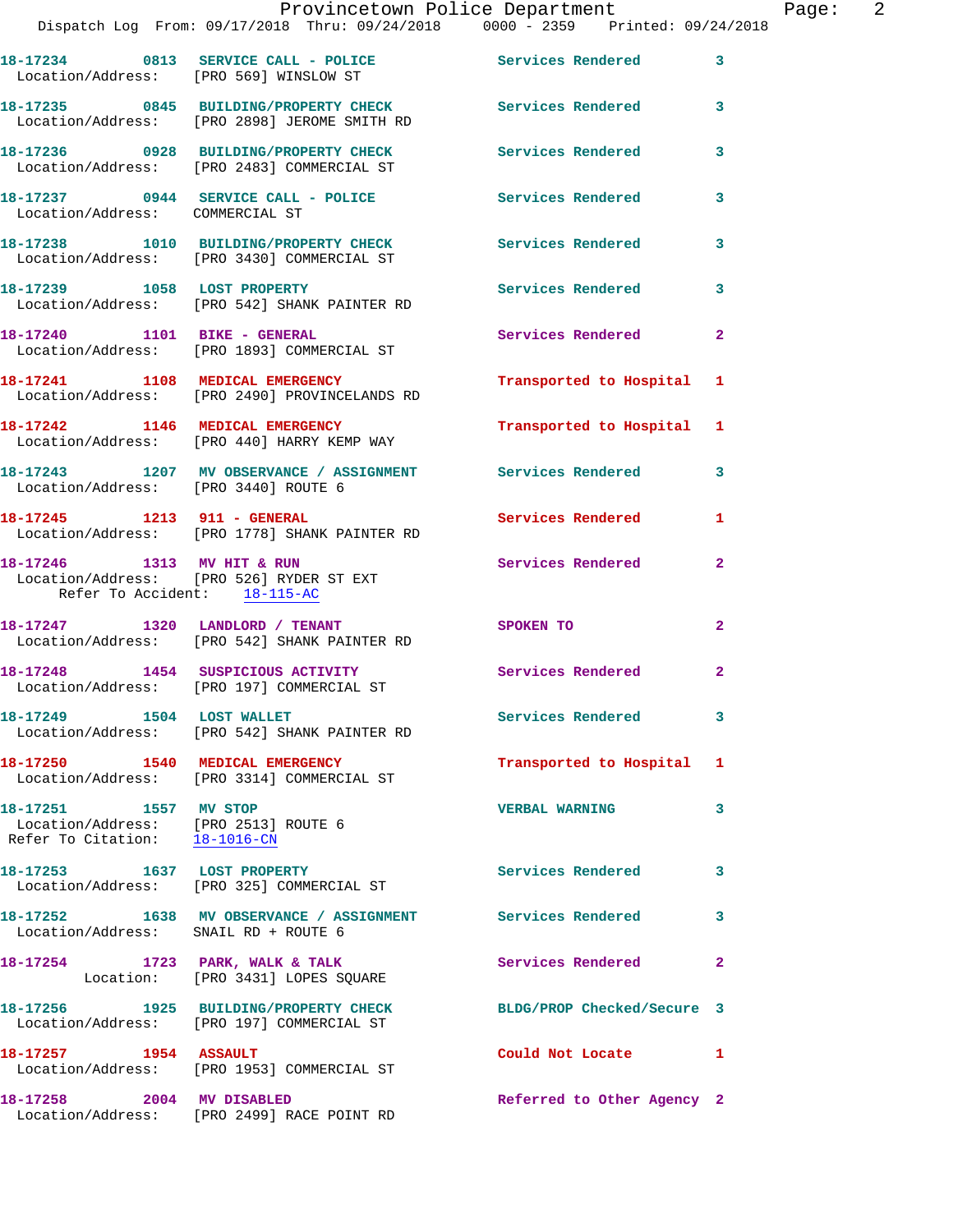Location/Address: BRADFORD ST + HOWLAND ST **18-17263 2102 BUILDING/PROPERTY CHECK BLDG/PROP Checked/Secure 3**  Location/Address: [PRO 1638] COMMERCIAL ST **18-17264 2103 MV STOP VERBAL WARNING 3**  Location/Address: [PRO 1886] BRADFORD ST Refer To Citation: 18-1018-CN

**18-17265 2107 BUILDING/PROPERTY CHECK BLDG/PROP Checked/Secure 3**  Location/Address: COMMERCIAL ST

**18-17267 2127 BUILDING/PROPERTY CHECK BLDG/PROP Checked/Secure 3**  Location/Address: [PRO 3259] MACMILLAN WHARF

18-17266 2139 MV OBSERVANCE / ASSIGNMENT Services Rendered 3 Location/Address: [PRO 3440] ROUTE 6

**18-17268 2140 BUILDING/PROPERTY CHECK BLDG/PROP Checked/Secure 3**  Location/Address: [PRO 530] SHANK PAINTER RD

**18-17269 2146 BUILDING/PROPERTY CHECK BLDG/PROP Checked/Secure 3**  Location/Address: [PRO 526] RYDER ST EXT

**18-17270 2154 BUILDING/PROPERTY CHECK BLDG/PROP Checked/Secure 3**  Location/Address: [PRO 440] HARRY KEMP WAY

**18-17271 2158 TRESPASS VERBAL WARNING 2**  Location/Address: [PRO 414] CONWELL ST

**18-17272 2159 BUILDING/PROPERTY CHECK BLDG/PROP Checked/Secure 3** 

Location/Address: COMMERCIAL ST

**18-17274 2342 MV OBSERVANCE / ASSIGNMENT Services Rendered 3**  Location/Address: HOWLAND ST + BRADFORD ST

**18-17275 2343 MV STOP VERBAL WARNING 3**  Location/Address: [PRO 2812] HARRY KEMP WAY Refer To Citation: 18-1019-CN

**For Date: 09/18/2018 - Tuesday**

| 18-17276<br>0002<br>Location/Address: | MV OBSERVANCE / ASSIGNMENT<br>[PRO 530] SHANK PAINTER RD     | Services Rendered          | $\overline{\mathbf{3}}$ |
|---------------------------------------|--------------------------------------------------------------|----------------------------|-------------------------|
| 18-17277<br>Location/Address:         | 0013 BUILDING/PROPERTY CHECK<br>[PRO 75] CAPTAIN BERTIES WAY | Services Rendered          | 3                       |
| 18-17278<br>0043<br>Location/Address: | <b>BUILDING/PROPERTY CHECK</b><br>[PRO 2169] COMMERCIAL ST   | BLDG/PROP Checked/Secure 3 |                         |
| 18-17280<br>0043<br>Location/Address: | BUILDING/PROPERTY CHECK<br>[PRO 3259] MACMILLAN WHARF        | BLDG/PROP Checked/Secure 3 |                         |
| 18-17279<br>0050<br>Location/Address: | <b>BAR CHECK</b><br>[PRO 2737] COMMERCIAL ST                 | Services Rendered          | $\mathbf{2}$            |
| 18-17283<br>0102<br>Location/Address: | MV OBSERVANCE / ASSIGNMENT<br>HOWLAND ST + BRADFORD ST       | No Action Required         | 3                       |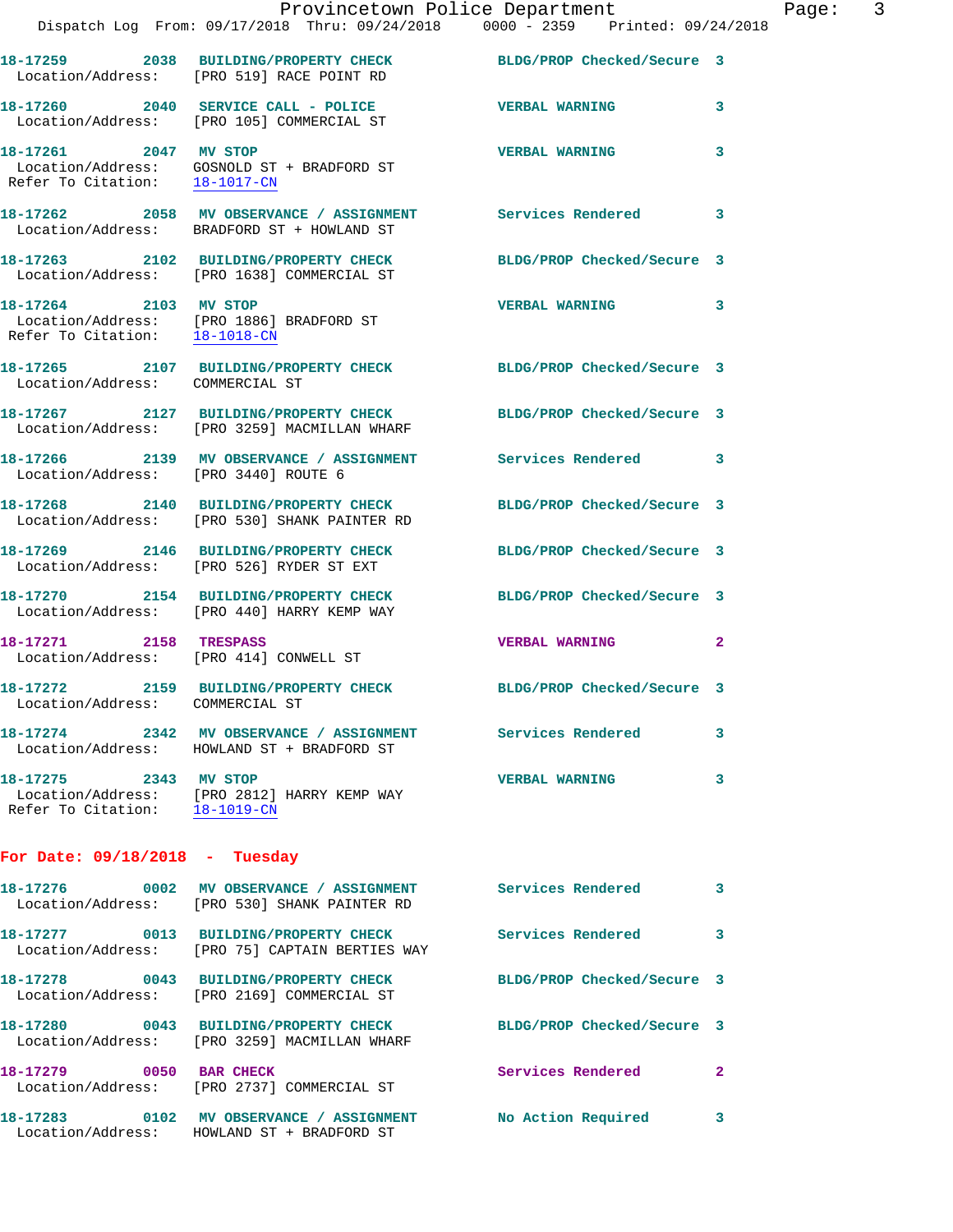Provincetown Police Department Page: 4 Dispatch Log From: 09/17/2018 Thru: 09/24/2018 0000 - 2359 Printed: 09/24/2018 **18-17284 0114 MV OBSERVANCE / ASSIGNMENT Services Rendered 3**  Location/Address: RYDER ST + BRADFORD ST **18-17286 0116 MV STOP Arrest(s) Made 3**  Location/Address: BRADFORD ST + KENDALL LN Refer To Citation: T1244215 Refer To Arrest: 18-228-AR Refer To P/C: 18-229-AR **18-17285 0117 BUILDING/PROPERTY CHECK Services Rendered 3**  Location/Address: [PRO 3165] RACE POINT RD **18-17288 0139 BUILDING/PROPERTY CHECK BLDG/PROP Checked/Secure 3**  Location/Address: [PRO 3033] COMMERCIAL ST **18-17289 0244 MV OBSERVANCE / ASSIGNMENT Services Rendered 3**  Location/Address: [PRO 2521] ROUTE 6 18-17290 0258 NOISE COMPLAINT **Services Rendered** 3 Location/Address: [PRO 2542] COMMERCIAL ST **18-17291 0309 MV STOP VERBAL WARNING 3**  Location/Address: [PRO 2474] BRADFORD ST Refer To Citation: 18-1020-CN **18-17292 0505 BUILDING/PROPERTY CHECK Services Rendered 3**  Location/Address: [PRO 3430] COMMERCIAL ST **18-17293 0530 BUILDING/PROPERTY CHECK BLDG/PROP Checked/Secure 3**  Location/Address: [PRO 414] CONWELL ST **18-17294 0600 BUILDING/PROPERTY CHECK BLDG/PROP Checked/Secure 3**  Location/Address: [PRO 521] ROUTE 6 **18-17295 0811 ANIMAL CALL Services Rendered 2**  Location/Address: [PRO 193] COMMERCIAL ST 18-17296 0811 SERVICE CALL - POLICE 3 Services Rendered 3 Location/Address: [PRO 569] WINSLOW ST **18-17297 0844 BUILDING/PROPERTY CHECK Services Rendered 3**  Location/Address: [PRO 2483] COMMERCIAL ST **18-17298 0856 MEDICAL EMERGENCY Transported to Hospital 1**  Location/Address: [PRO 1837] COMMERCIAL ST 18-17299 0915 BIKE - GENERAL Services Rendered 2

 Location/Address: [PRO 106] COMMERCIAL ST **18-17301 0929 PARKING COMPLAINT Services Rendered 3**  Location/Address: [PRO 3166] SHANK PAINTER RD

**18-17300 0930 BUILDING/PROPERTY CHECK BLDG/PROP Checked/Secure 3**  Location/Address: [PRO 447] JEROME SMITH RD

**18-17302 0942 MV OBSERVANCE / ASSIGNMENT No Action Required 3**  Location/Address: ROUTE 6 + HOWLAND ST

Location/Address: [PRO 2461] BRADFORD ST EXT

18-17304 1009 ANIMAL CALL **18-17304** 1009 ANIMAL CALL Location/Address: [PRO 3099] SHANK PAINTER RD

Location/Address: COMMERCIAL ST

Location/Address: [PRO 3405] COMMERCIAL ST

**18-17303 0957 FOLLOW UP Services Rendered 2** 

18-17305 1141 PARK, WALK & TALK **Services Rendered** 2

**18-17306 1149 LARCENY / FORGERY / FRAUD FOLLOW UP 2**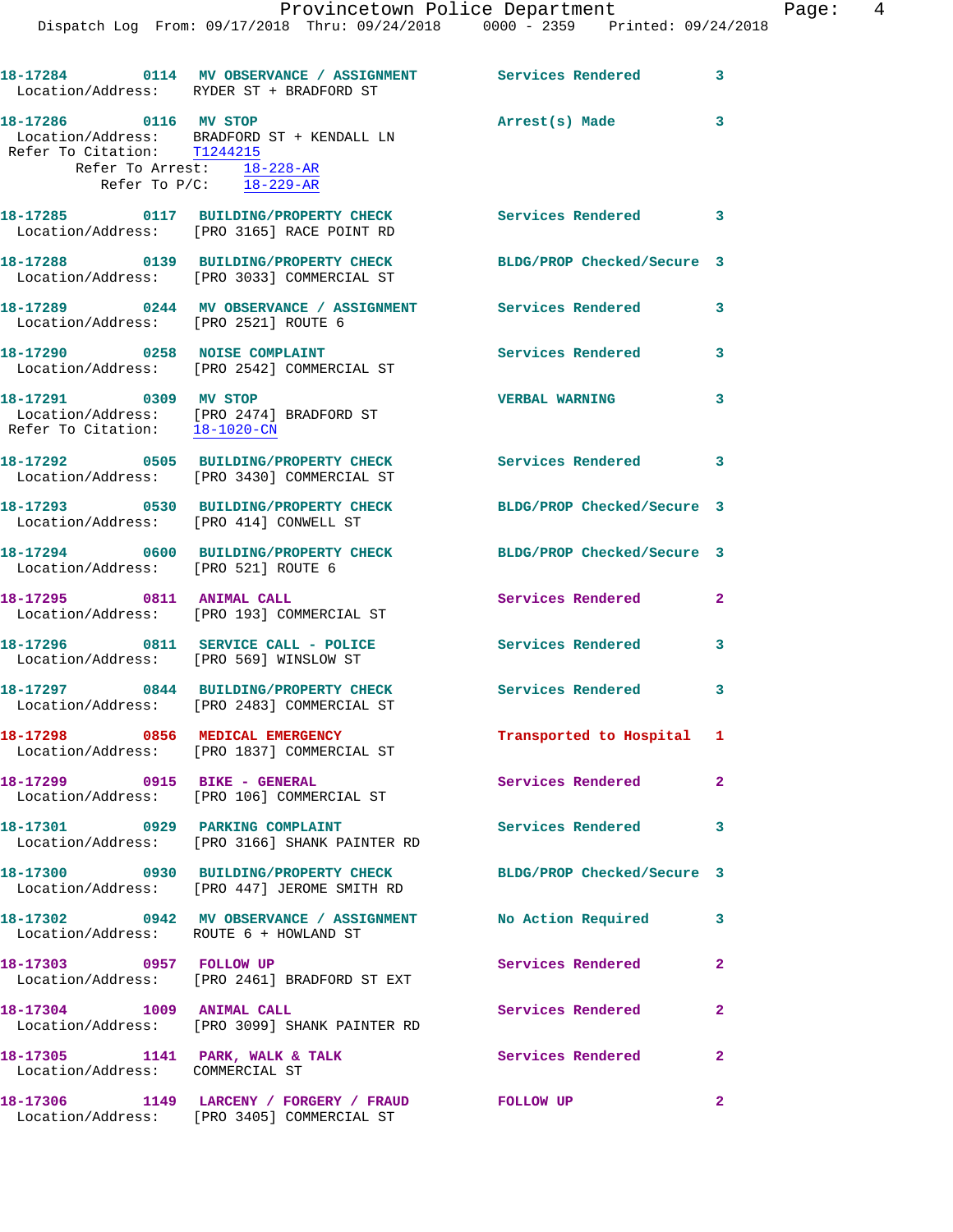|                                                                          | Provincetown Police Department<br>Dispatch Log From: 09/17/2018 Thru: 09/24/2018 0000 - 2359 Printed: 09/24/2018 |                            |                |
|--------------------------------------------------------------------------|------------------------------------------------------------------------------------------------------------------|----------------------------|----------------|
|                                                                          |                                                                                                                  |                            |                |
|                                                                          | 18-17307 1159 LOST PROPERTY Services Rendered<br>Location/Address: [PRO 542] SHANK PAINTER RD                    |                            | 3              |
| 18-17308 1213 PET PANTRY                                                 | Location/Address: [PRO 3296] SHANK PAINTER RD                                                                    | Services Rendered          | $\mathbf{2}$   |
|                                                                          | 18-17309 1219 BUILDING/PROPERTY CHECK<br>Location/Address: [PRO 2490] PROVINCELANDS RD                           | <b>Services Rendered</b>   | 3              |
| 18-17310 1225 MEDICAL EMERGENCY<br>Location/Address: [PRO 3222] ALDEN ST |                                                                                                                  | Transported to Hospital    | 1              |
|                                                                          | 18-17311 1230 FOLLOW UP<br>Location/Address: [PRO 3271] BRADFORD ST                                              | Services Rendered          | $\mathbf{2}$   |
| Location/Address: COMMERCIAL ST                                          | 18-17312 1236 BUILDING/PROPERTY CHECK BLDG/PROP Checked/Secure 3                                                 |                            |                |
|                                                                          | 18-17313 1248 FOLLOW UP<br>Location/Address: [PRO 542] SHANK PAINTER RD                                          | Services Rendered          | $\overline{2}$ |
|                                                                          | 18-17314 1254 LOST PROPERTY<br>Location/Address: [PRO 542] SHANK PAINTER RD                                      | Services Rendered          | 3              |
| 18-17316 1311 HAZARDS<br>Location/Address: HOWLAND ST                    |                                                                                                                  | Referred to Other Agency 2 |                |
|                                                                          | 18-17317 1313 BUILDING/PROPERTY CHECK<br>Location/Address: [PRO 2500] COMMERCIAL ST                              | BLDG/PROP Checked/Secure 3 |                |
|                                                                          | 18-17319 1338 MEDICAL EMERGENCY<br>Location/Address: [PRO 440] HARRY KEMP WAY                                    | Transported to Hospital 1  |                |
|                                                                          | 18-17321 1417 LOST PROPERTY<br>Location/Address: [PRO 542] SHANK PAINTER RD                                      | Services Rendered          | 3              |
|                                                                          | 18-17322 1603 BUILDING/PROPERTY CHECK<br>Location/Address: [PRO 3259] MACMILLAN WHARF                            | Services Rendered          | 3              |
|                                                                          | 18-17323 1607 BUILDING/PROPERTY CHECK<br>Location/Address: [PRO 2483] COMMERCIAL ST                              | Services Rendered          | 3              |
|                                                                          | 18-17324 1612 SERVICE CALL - POLICE<br>Location/Address: [PRO 105] COMMERCIAL ST                                 | <b>Services Rendered</b>   |                |
|                                                                          | 18-17325 1649 MV OBSERVANCE / ASSIGNMENT Services Rendered<br>Location/Address: COMMERCIAL ST + SNAIL RD         |                            | 3              |
|                                                                          | 18-17326 1653 MV OBSERVANCE / ASSIGNMENT<br>Location/Address: BRADFORD ST + STANDISH ST                          | <b>Services Rendered</b>   | 3              |
|                                                                          | 18-17327 1704 BUILDING/PROPERTY CHECK<br>Location/Address: [PRO 3737] BRADFORD ST                                | <b>Services Rendered</b>   | 3              |
| 18-17328 1713 MV STOP<br>Refer To Citation: 18-1021-CN                   | Location/Address: [PRO 447] JEROME SMITH RD                                                                      | <b>VERBAL WARNING</b>      | 3              |
|                                                                          | 18-17331 1723 MV OBSERVANCE / ASSIGNMENT Services Rendered<br>Location/Address: SHANK PAINTER RD + PROVINCE RD   |                            | 3              |
| 18-17332 1723 MV STOP                                                    | Location/Address: [PRO 3296] SHANK PAINTER RD<br>Refer To Citation: 18-1022-CN                                   | <b>VERBAL WARNING</b>      | 3              |
| 18-17333 1726 MV COMPLAINT<br>Location/Address: STANDISH ST              |                                                                                                                  | Services Rendered          | $\overline{a}$ |
|                                                                          | 18-17330 1727 BUILDING/PROPERTY CHECK<br>Location/Address: [PRO 3670] SHANK PAINTER RD                           | <b>Services Rendered</b>   | 3              |

Page: 5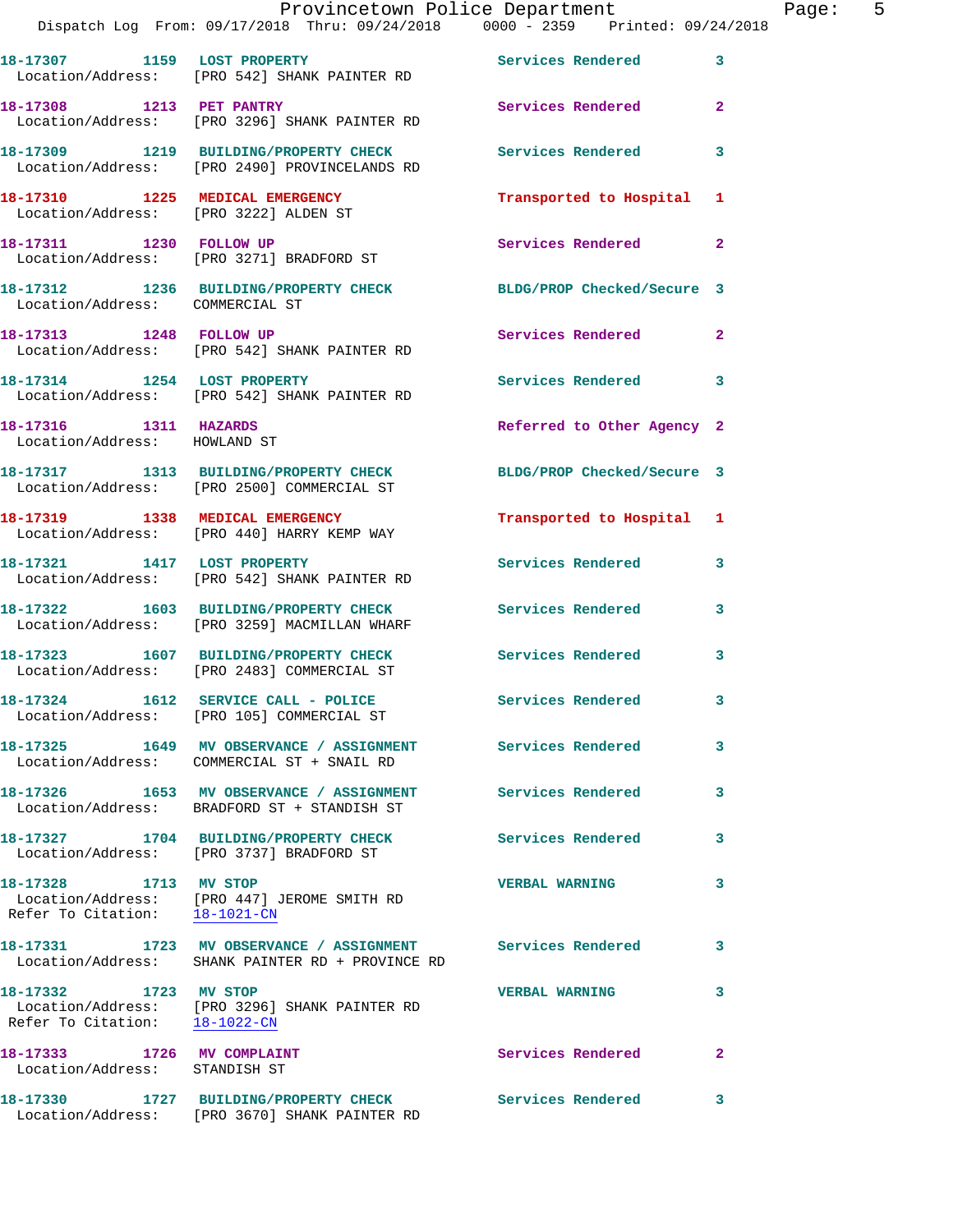|                                                                                                                     | Dispatch Log From: 09/17/2018 Thru: 09/24/2018 0000 - 2359 Printed: 09/24/2018                                   | Provincetown Police Department | Page: 6      |
|---------------------------------------------------------------------------------------------------------------------|------------------------------------------------------------------------------------------------------------------|--------------------------------|--------------|
|                                                                                                                     | 18-17329 1729 BUILDING/PROPERTY CHECK Services Rendered<br>Location/Address: [PRO 94] BRADFORD ST                |                                | 3            |
| 18-17335 1730 ANIMAL CALL                                                                                           | Location/Address: [PRO 2265] COMMERCIAL ST                                                                       | Services Rendered              | $\mathbf{2}$ |
| Location/Address: ROUTE 6 + SNAIL RD                                                                                | 18-17334 1740 MV OBSERVANCE / ASSIGNMENT Services Rendered                                                       |                                | 3            |
| 18-17336 1743 MV STOP<br>Location/Address: [PRO 2513] ROUTE 6<br>Refer To Citation: 18-1023-CN                      |                                                                                                                  | <b>VERBAL WARNING</b>          | 3            |
|                                                                                                                     | 18-17337 1832 PARK, WALK & TALK<br>Location/Address: [PRO 175] COMMERCIAL ST                                     | Services Rendered              | $\mathbf{2}$ |
|                                                                                                                     | 18-17339 1840 MEDICAL EMERGENCY<br>Location/Address: [PRO 204] COMMERCIAL ST                                     | Transported to Hospital 1      |              |
| 18-17341 1916 MV STOP<br>Location/Address: [PRO 2479] ROUTE 6<br>Refer To Citation: $\frac{18-1024-CN}{18-1024-CN}$ |                                                                                                                  | <b>VERBAL WARNING</b>          | $\mathbf{3}$ |
|                                                                                                                     | 18-17342 1945 BUILDING/PROPERTY CHECK Services Rendered 3<br>Location/Address: [PRO 2490] PROVINCELANDS RD       |                                |              |
|                                                                                                                     | 18-17343 1954 BUILDING/PROPERTY CHECK BLDG/PROP Checked/Secure 3<br>Location/Address: [PRO 182] COMMERCIAL ST    |                                |              |
|                                                                                                                     | 18-17344 2002 BUILDING/PROPERTY CHECK BLDG/PROP Checked/Secure 3<br>Location/Address: [PRO 3033] COMMERCIAL ST   |                                |              |
|                                                                                                                     | 18-17345 2009 BUILDING/PROPERTY CHECK BLDG/PROP Checked/Secure 3<br>Location/Address: [PRO 530] SHANK PAINTER RD |                                |              |
| 18-17348 2011 MV STOP<br>Refer To Citation: 18-1025-CN                                                              | Location/Address: [PRO 2521] ROUTE 6                                                                             | <b>VERBAL WARNING</b>          | 3            |
| Location/Address: ROUTE 6 + SNAIL RD                                                                                | 18-17346 2015 MV OBSERVANCE / ASSIGNMENT Services Rendered                                                       |                                | 3            |
|                                                                                                                     | 18-17349 2019 BUILDING/PROPERTY CHECK<br>Location/Address: [PRO 440] HARRY KEMP WAY                              | BLDG/PROP Checked/Secure 3     |              |
|                                                                                                                     | 18-17347 2020 MV OBSERVANCE / ASSIGNMENT Services Rendered<br>Location/Address: [PRO 444] HIGH POLE HILL         |                                | 3            |
|                                                                                                                     | 18-17350 2035 PARK, WALK & TALK<br>Location: [PRO 3431] CENTER ROAM                                              | Services Rendered              | $\mathbf{2}$ |
| Refer To Citation: 18-1026-CN                                                                                       | 18-17351 2037 MV STOP<br>Location/Address: [PRO 2521] ROUTE 6                                                    | <b>VERBAL WARNING</b>          | 3            |
|                                                                                                                     | 18-17352 2056 BUILDING/PROPERTY CHECK BLDG/PROP Checked/Secure 3<br>Location/Address: [PRO 433] RYDER ST EXT     |                                |              |
|                                                                                                                     | 18-17353 2103 MEDICAL EMERGENCY<br>Location/Address: [PRO 3222] ALDEN ST                                         | Transported to Hospital 1      |              |
|                                                                                                                     | 18-17354 2121 MV OBSERVANCE / ASSIGNMENT Services Rendered 3<br>Location/Address: BRADFORD ST + STANDISH ST      |                                |              |
| Location/Address: COMMERCIAL ST                                                                                     | 18-17355 2146 BUILDING/PROPERTY CHECK BLDG/PROP Checked/Secure 3                                                 |                                |              |
| 18-17356 2153 BAR CHECK                                                                                             | Location/Address: [PRO 272] COMMERCIAL ST                                                                        | Services Rendered 2            |              |
|                                                                                                                     |                                                                                                                  | BLDG/PROP Checked/Secure 3     |              |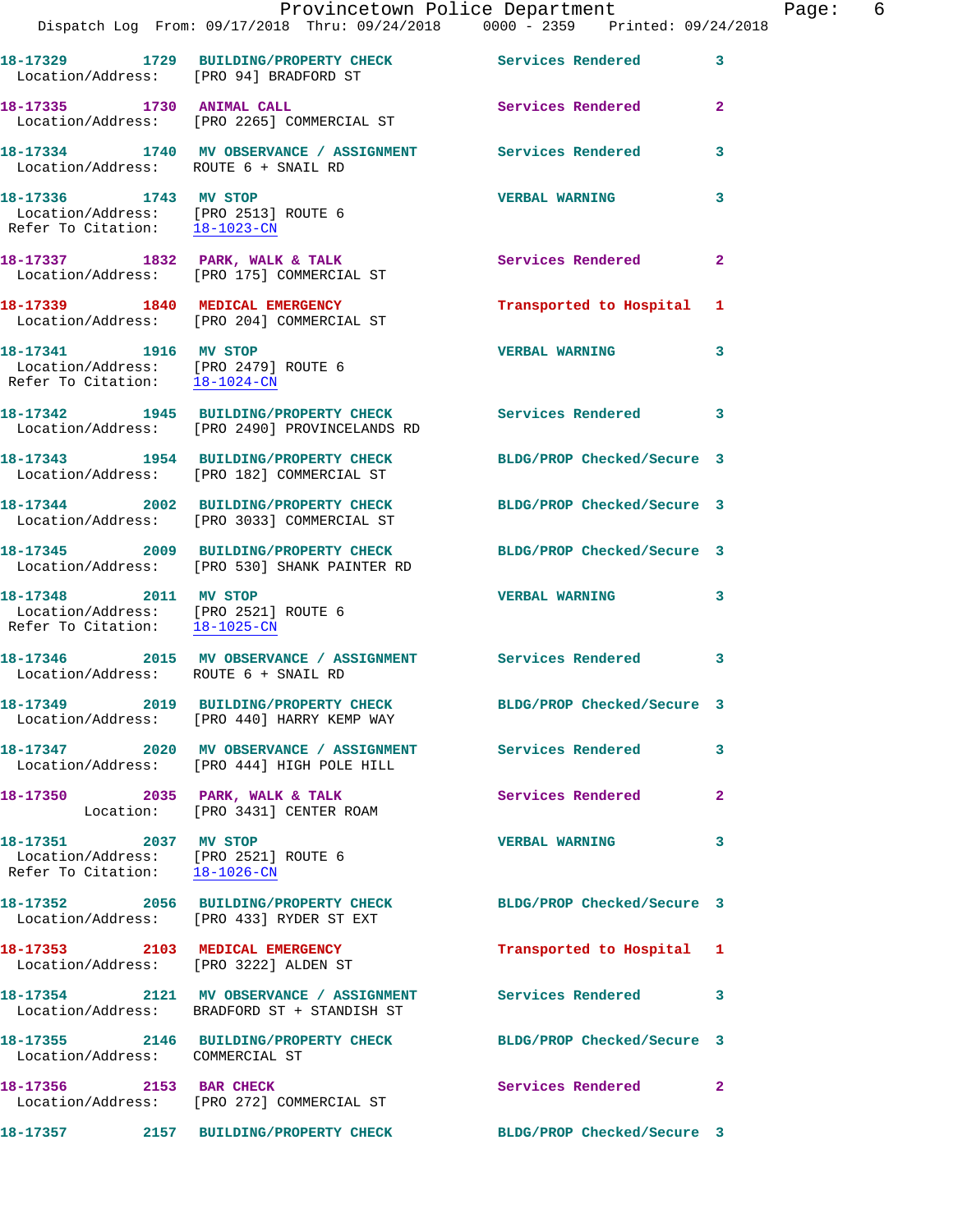|                                                               | Provincetown Police Department Page:<br>Dispatch Log From: 09/17/2018 Thru: 09/24/2018 0000 - 2359 Printed: 09/24/2018 |                            | $\overline{7}$ |
|---------------------------------------------------------------|------------------------------------------------------------------------------------------------------------------------|----------------------------|----------------|
|                                                               | Location/Address: [PRO 526] RYDER ST EXT                                                                               |                            |                |
|                                                               | 18-17358 2158 BAR CHECK<br>Location/Address: [PRO 3443] COMMERCIAL ST                                                  | Services Rendered          | $\mathbf{2}$   |
|                                                               | 18-17359 2219 BUILDING/PROPERTY CHECK Services Rendered 3<br>Location/Address: [PRO 2493] BRADFORD ST                  |                            |                |
|                                                               | 18-17360 2336 MV OBSERVANCE / ASSIGNMENT Services Rendered 3<br>Location/Address: HOWLAND ST + BRADFORD ST             |                            |                |
| For Date: $09/19/2018$ - Wednesday                            |                                                                                                                        |                            |                |
|                                                               | 18-17361 0019 MV OBSERVANCE / ASSIGNMENT Services Rendered 3<br>Location/Address: RYDER ST + BRADFORD ST               |                            |                |
|                                                               | 18-17363 0019 PARK, WALK & TALK 3 Services Rendered 2<br>Location/Address: [PRO 539] SHANK PAINTER RD                  |                            |                |
|                                                               | 18-17362 0025 BUILDING/PROPERTY CHECK BLDG/PROP Checked/Secure 3<br>Location/Address: [PRO 530] SHANK PAINTER RD       |                            |                |
|                                                               | 18-17364 0040 ALARM - GENERAL <b>False Alarm</b> 1<br>Location/Address: [PRO 1714] COMMERCIAL ST                       |                            |                |
| 18-17366 0057 BAR CHECK                                       | Location/Address: [PRO 3443] COMMERCIAL ST                                                                             | No Action Required 2       |                |
|                                                               | 18-17367 0058 BAR CHECK<br>Location/Address: [PRO 3236] COMMERCIAL ST                                                  | No Action Required         | $\mathbf{2}$   |
|                                                               | 18-17368 0103 MV OBSERVANCE / ASSIGNMENT Services Rendered<br>Location/Address: BRADFORD ST + STANDISH ST              |                            | 3              |
| Location/Address: ROUTE 6<br>Refer To Citation: $18-1027$ -CN | $18-17369$ 0147 MV STOP                                                                                                | VERBAL WARNING 3           |                |
|                                                               | 18-17370 0148 BUILDING/PROPERTY CHECK BLDG/PROP Checked/Secure 3<br>Location/Address: [PRO 106] COMMERCIAL ST          |                            |                |
|                                                               | 18-17371 0217 BUILDING/PROPERTY CHECK<br>Location/Address: [PRO 3259] MACMILLAN WHARF                                  | BLDG/PROP Checked/Secure 3 |                |
|                                                               | 18-17372 0435 BUILDING/PROPERTY CHECK Services Rendered 3<br>Location/Address: [PRO 545] SHANK PAINTER RD              |                            |                |
|                                                               | 18-17373 0437 BUILDING/PROPERTY CHECK BLDG/PROP Checked/Secure 3<br>Location/Address: [PRO 444] HIGH POLE HILL         |                            |                |
| Location/Address: ROUTE 6 + HOWLAND ST                        | 18-17374 0600 MV OBSERVANCE / ASSIGNMENT Services Rendered 3                                                           |                            |                |
|                                                               | 18-17375 0626 PARK, WALK & TALK<br>Location: [PRO 3431] LOPES SQUARE                                                   | Services Rendered          | $\mathbf{2}$   |
|                                                               | 18-17376 0634 BUILDING/PROPERTY CHECK Services Rendered<br>Location/Address: [PRO 1646] WINSLOW ST                     |                            | 3              |
|                                                               | 18-17377 0703 LOST PROPERTY<br>Location/Address: [PRO 542] SHANK PAINTER RD                                            | <b>Services Rendered</b>   | 3              |
| 18-17378 0758 ANIMAL CALL<br>Location/Address: COMMERCIAL ST  |                                                                                                                        | <b>GONE ON ARRIVAL</b>     | $\mathbf{2}$   |
|                                                               | 18-17380 0810 SERVICE CALL - POLICE Services Rendered 3<br>Location/Address: [PRO 569] WINSLOW ST                      |                            |                |
|                                                               | 18-17379 0816 BUILDING/PROPERTY CHECK Services Rendered<br>Location/Address: [PRO 3259] MACMILLAN WHARF                |                            | 3              |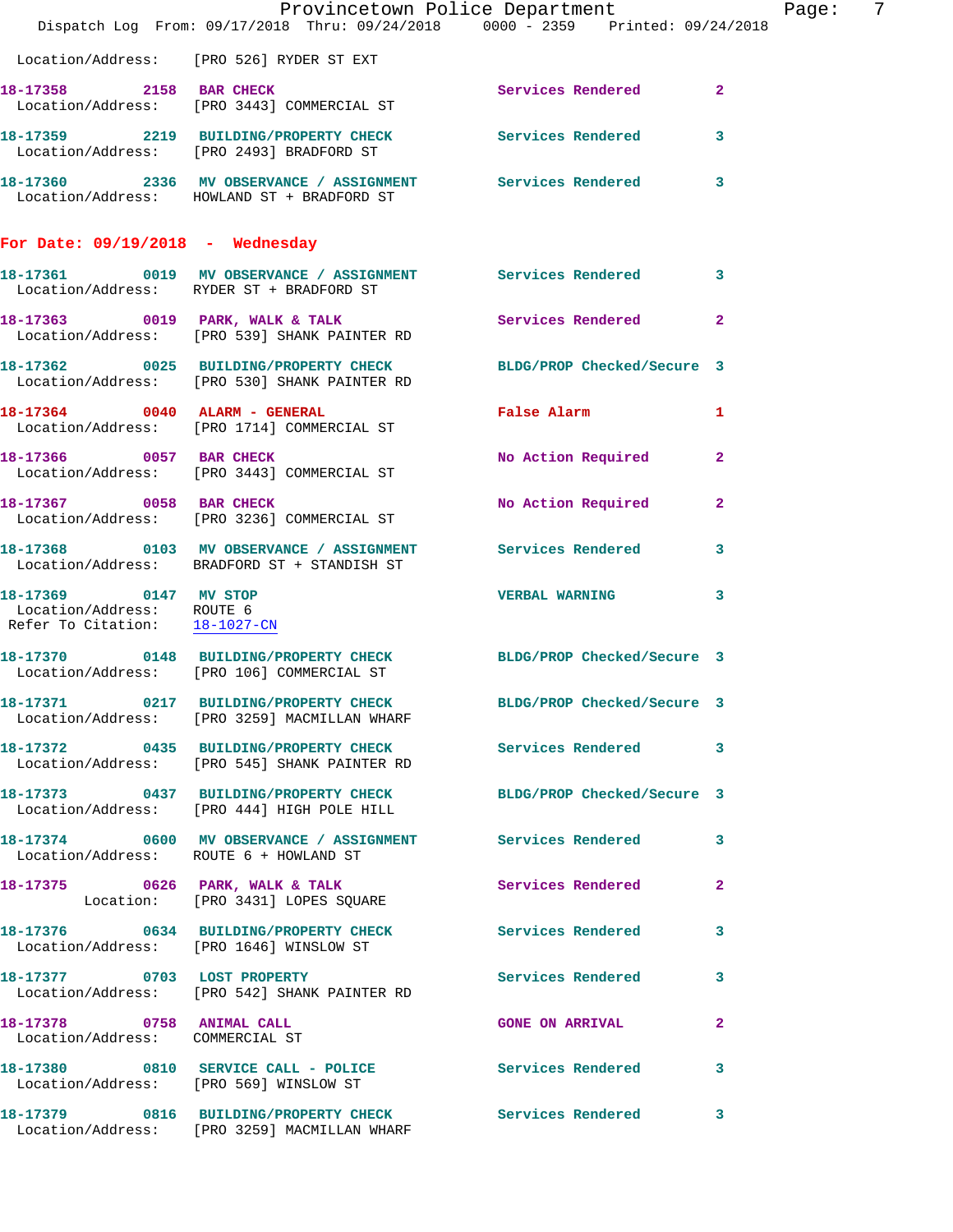|                                                                                               | 18-17381 0822 MV COMPLAINT<br>Location/Address: [PRO 329] COMMERCIAL ST                        | Services Rendered          | $\mathbf{2}$   |
|-----------------------------------------------------------------------------------------------|------------------------------------------------------------------------------------------------|----------------------------|----------------|
| 18-17382 0833 PET BIN                                                                         | Location/Address: [PRO 3296] SHANK PAINTER RD                                                  | Services Rendered          | $\overline{2}$ |
| 18-17383 0838 PARKING COMPLAINT<br>Location/Address: COMMERCIAL ST                            |                                                                                                | Services Rendered          | 3              |
| 18-17384 0845 PARK, WALK & TALK<br>Location/Address: COMMERCIAL ST                            |                                                                                                | Services Rendered          | $\overline{2}$ |
|                                                                                               | 18-17385 0917 BUILDING/PROPERTY CHECK<br>Location/Address: [PRO 3259] MACMILLAN WHARF          | Services Rendered          | 3              |
|                                                                                               | 18-17386 0939 BUILDING/PROPERTY CHECK<br>Location/Address: [PRO 3317] CEMETERY RD              | BLDG/PROP Checked/Secure 3 |                |
|                                                                                               | 18-17387 0939 BUILDING/PROPERTY CHECK<br>Location/Address: [PRO 3318] CEMETERY RD              | BLDG/PROP Checked/Secure 3 |                |
| 18-17390 1027 MV STOP<br>Location/Address: [PRO 521] ROUTE 6<br>Refer To Citation: 18-1028-CN |                                                                                                | <b>VERBAL WARNING</b>      | 3              |
|                                                                                               | 18-17389 1031 PARK, WALK & TALK<br>Location/Address: [PRO 3721] MAYFLOWER ST                   | Services Rendered          | $\overline{2}$ |
|                                                                                               | 18-17391 1042 MV OBSERVANCE / ASSIGNMENT<br>Location/Address: RACE POINT RD + SEASHORE PARK DR | No Action Required         | 3              |
|                                                                                               | 18-17392 1057 BUILDING/PROPERTY CHECK<br>Location/Address: [PRO 3259] MACMILLAN WHARF          | BLDG/PROP Checked/Secure 3 |                |
|                                                                                               | 18-17393 1111 PARKING COMPLAINT<br>Location/Address: [PRO 284] COMMERCIAL ST                   | Services Rendered          | 3              |
| 18-17394 1122 FOLLOW UP                                                                       | Location/Address: [PRO 105] COMMERCIAL ST                                                      | Services Rendered          | $\overline{2}$ |
| 18-17395 1125 FOLLOW UP                                                                       | Location/Address: [PRO 3721] MAYFLOWER ST                                                      | Services Rendered          | $\mathbf{2}$   |
| 18-17397 1131 LOST PROPERTY                                                                   | Location/Address: [PRO 542] SHANK PAINTER RD                                                   | Services Rendered 3        |                |
| 18-17398 1137 ANIMAL CALL                                                                     | Location/Address: [PRO 1867] SHANK PAINTER RD                                                  | Services Rendered 2        |                |
|                                                                                               | 18-17399 1151 BUILDING/PROPERTY CHECK<br>Location/Address: [PRO 2483] COMMERCIAL ST            | BLDG/PROP Checked/Secure 3 |                |
| 18-17400 1306 PARKING COMPLAINT<br>Location/Address: COMMERCIAL ST                            |                                                                                                | Services Rendered          | 3              |
|                                                                                               | 18-17401 1322 PARKING COMPLAINT<br>Location/Address: [PRO 3456] RYDER ST EXT                   | <b>Services Rendered</b>   | 3              |
| Location/Address: [PRO 3287] ROUTE 6                                                          | 18-17402 1354 BUILDING/PROPERTY CHECK                                                          | BLDG/PROP Checked/Secure 3 |                |
| 18-17403 1356 FOLLOW UP<br>Location/Address: [PRO 1662] PEARL ST                              |                                                                                                | Services Rendered          | $\mathbf{2}$   |
| 18-17405 1424 ANIMAL CALL                                                                     | Location/Address: [PRO 2645] SHANK PAINTER RD                                                  | Services Rendered          | $\mathbf{2}$   |
|                                                                                               | 18-17407 1451 SERVICE CALL - POLICE<br>Location/Address: [PRO 569] WINSLOW ST                  | Services Rendered          | 3              |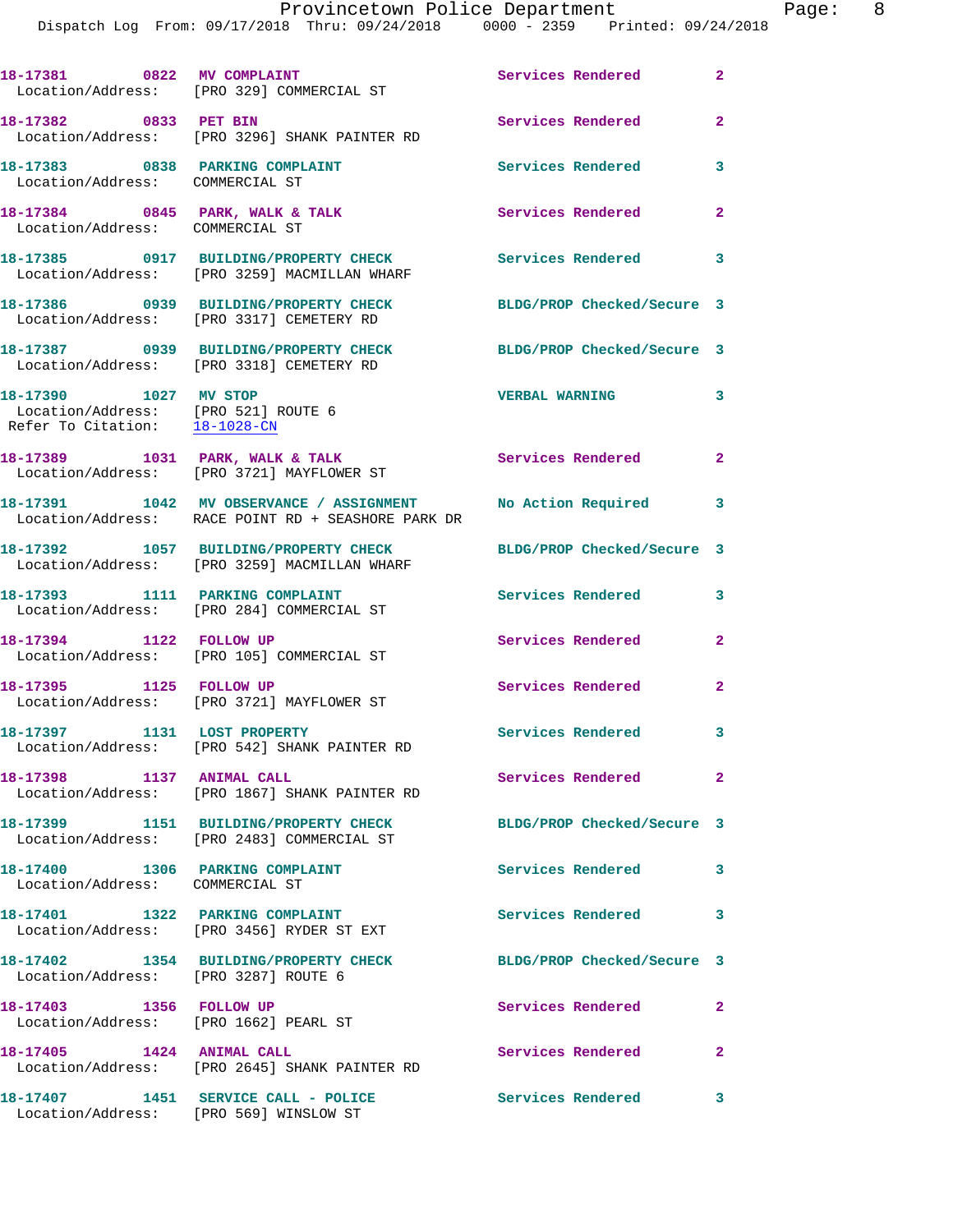|                                                          | Provincetown Police Department<br>Dispatch Log From: 09/17/2018 Thru: 09/24/2018 0000 - 2359 Printed: 09/24/2018 |                            |                |
|----------------------------------------------------------|------------------------------------------------------------------------------------------------------------------|----------------------------|----------------|
|                                                          |                                                                                                                  |                            |                |
|                                                          | 18-17406 1500 MV COMPLAINT<br>Location/Address: [PRO 2520] PRINCE ST                                             | Could Not Locate           | $\overline{a}$ |
|                                                          | 18-17408 1519 BUILDING/PROPERTY CHECK BLDG/PROP Checked/Secure 3<br>Location/Address: [PRO 2481] TREMONT ST      |                            |                |
| Location/Address: [PRO 94] BRADFORD ST                   | 18-17410 1554 MV OBSERVANCE / ASSIGNMENT Services Rendered                                                       |                            | 3              |
|                                                          | 18-17412 1609 MV OBSERVANCE / ASSIGNMENT Services Rendered<br>Location/Address: [PRO 3430] COMMERCIAL ST         |                            | 3              |
|                                                          | 18-17413 1610 BUILDING/PROPERTY CHECK<br>Location/Address: [PRO 526] RYDER ST EXT                                | BLDG/PROP Checked/Secure 3 |                |
|                                                          | 18-17414 1616 PARK, WALK & TALK<br>Location/Address: [PRO 2500] COMMERCIAL ST                                    | Services Rendered          | $\overline{2}$ |
| 18-17415   1620 MV STOP<br>Refer To Citation: 18-1029-CN | Location/Address: [PRO 1298] BRADFORD ST                                                                         | <b>VERBAL WARNING</b>      | 3              |
|                                                          | 18-17416 1631 LOST PROPERTY<br>Location/Address: [PRO 542] SHANK PAINTER RD                                      | <b>Services Rendered</b>   | 3              |
|                                                          | 18-17417 1636 BUILDING/PROPERTY CHECK BLDG/PROP Checked/Secure 3<br>Location/Address: [PRO 2500] COMMERCIAL ST   |                            |                |
| 18-17418   1651   HAZARDS                                | Location/Address: [PRO 3296] SHANK PAINTER RD                                                                    | SPOKEN TO                  | 2              |
|                                                          | 18-17421 1736 ANNOYING PHONE CALLS<br>Location/Address: [PRO 1783] FRANKLIN ST                                   | Services Rendered          | 3              |
|                                                          | 18-17422 1812 BUILDING/PROPERTY CHECK<br>Location/Address: [PRO 525] COMMERCIAL ST                               | <b>Services Rendered</b>   | 3              |
|                                                          | 18-17423 1813 BUILDING/PROPERTY CHECK Services Rendered<br>Location/Address: [PRO 2977] COMMERCIAL ST            |                            | 3              |
|                                                          | 18-17424 1827 BUILDING/PROPERTY CHECK<br>Location/Address: [PRO 3259] MACMILLAN WHARF                            | <b>Services Rendered</b>   | 3              |
|                                                          | 18-17426 1830 ANNOYING PHONE CALLS<br>Location/Address: [PRO 844] COMMERCIAL ST                                  | Services Rendered          | 3              |
|                                                          | 18-17427 1846 BUILDING/PROPERTY CHECK<br>Location/Address: [PRO 519] RACE POINT RD                               | BLDG/PROP Checked/Secure 3 |                |
|                                                          | 18-17429 1900 MEDICAL EMERGENCY<br>Location/Address: [PRO 285] COMMERCIAL ST                                     | Services Rendered          | 1              |
|                                                          | 18-17432 2106 MEDICAL EMERGENCY<br>Location/Address: GOSNOLD ST + COMMERCIAL ST                                  | Transported to Hospital    | 1              |
| 18-17433 2108 ANIMAL CALL                                | Location/Address: [PRO 1561] CONANT ST                                                                           | Services Rendered          | $\overline{a}$ |
|                                                          | 18-17434 2128 MEDICAL EMERGENCY<br>Location/Address: [PRO 442] HARRY KEMP WAY                                    | Transported to Hospital    | 1              |
|                                                          | 18-17435 2145 BUILDING/PROPERTY CHECK<br>Location/Address: [PRO 2489] BRADFORD ST                                | Services Rendered          | 3              |
|                                                          | 18-17436 2347 BUILDING/PROPERTY CHECK<br>Location/Address: [PRO 1892] SHANK PAINTER RD                           | <b>Services Rendered</b>   | 3              |
|                                                          | 18-17438 2355 SUSPICIOUS ACTIVITY<br>Location/Address: [PRO 191] COMMERCIAL ST                                   | SPOKEN TO                  | 2              |
|                                                          |                                                                                                                  |                            | 3              |

Page: 9<br>8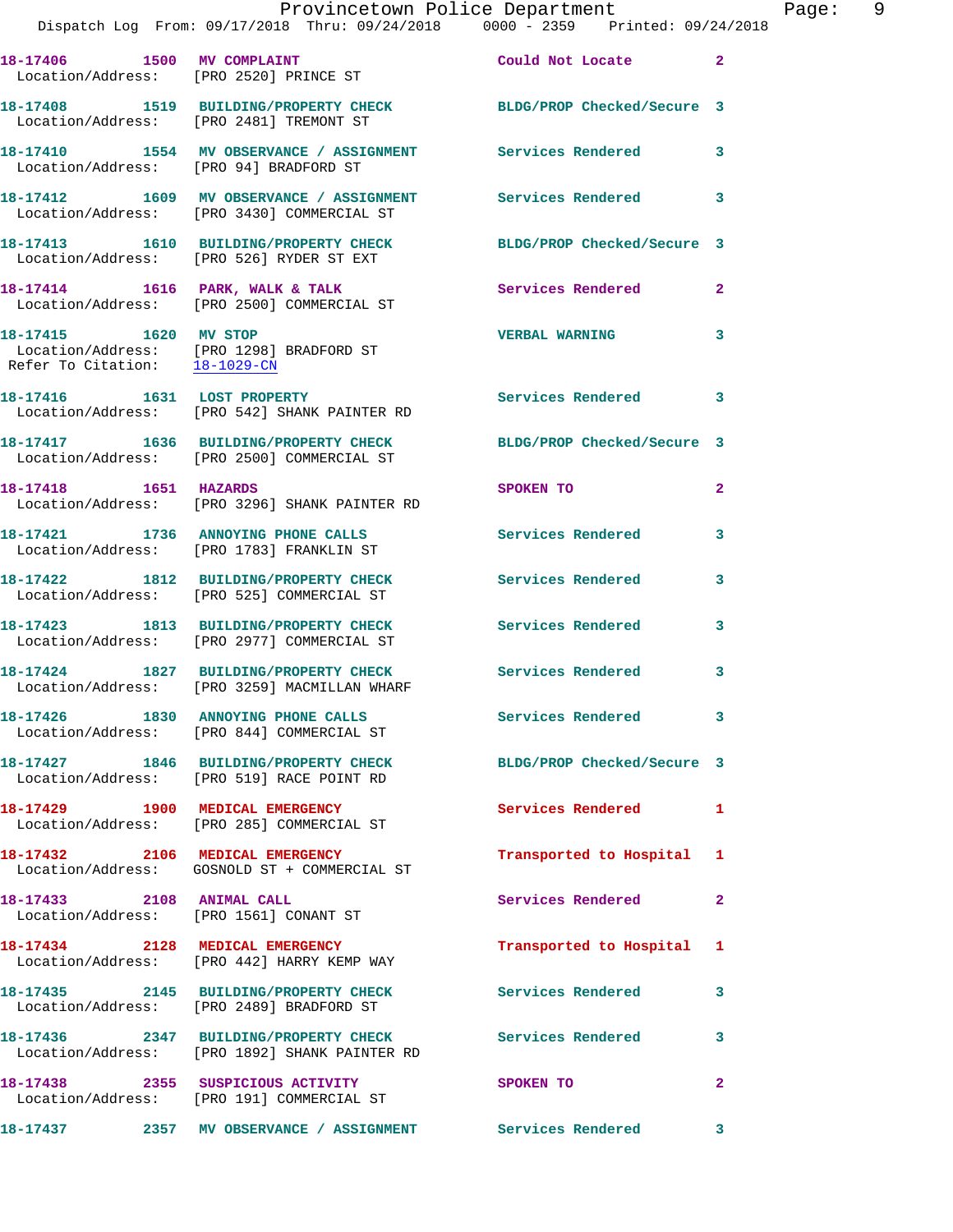Location/Address: HOWLAND ST + BRADFORD ST

## **For Date: 09/20/2018 - Thursday**

|                                                                      | 18-17439 0009 PARK, WALK & TALK<br>Location/Address: [PRO 165] COMMERCIAL ST            | Services Rendered          | $\mathbf{2}^-$             |
|----------------------------------------------------------------------|-----------------------------------------------------------------------------------------|----------------------------|----------------------------|
| 18-17440 0023 BAR CHECK                                              | Location/Address: [PRO 1953] COMMERCIAL ST                                              | <b>Services Rendered</b>   | $\overline{2}$             |
| 18-17442 0033 GENERAL INFO                                           | Location/Address: [PRO 1382] FRANKLIN ST                                                | <b>Services Rendered</b>   | 3                          |
|                                                                      | 18-17441 0036 BUILDING/PROPERTY CHECK<br>Location/Address: [PRO 2494] BRADFORD ST       | Services Rendered          | $\overline{\mathbf{3}}$    |
| Refer To Arrest: 18-230-AR                                           | 18-17443 0044 SERVE WARRANT<br>Location/Address: [PRO 1382] FRANKLIN ST                 | Arrest(s) Made             | 3                          |
| Location/Address: [PRO 1662] PEARL ST                                | 18-17444 0054 BUILDING/PROPERTY CHECK                                                   | Services Rendered 3        |                            |
| Location/Address: [PRO 1662] PEARL ST                                | 18-17446 0228 BUILDING/PROPERTY CHECK                                                   | <b>Services Rendered</b>   | 3                          |
|                                                                      | 18-17447 0237 MV OBSERVANCE / ASSIGNMENT<br>Location/Address: RYDER ST + BRADFORD ST    | <b>Services Rendered</b>   | $\overline{\phantom{a}}$ 3 |
|                                                                      | 18-17448 0327 BUILDING/PROPERTY CHECK<br>Location/Address: [PRO 444] HIGH POLE HILL     | BLDG/PROP Checked/Secure 3 |                            |
| 18-17449 0355 MEDICAL EMERGENCY                                      | Location/Address: [PRO 437] FREEMAN ST                                                  | Transported to Hospital 1  |                            |
| Location/Address: [PRO 3287] ROUTE 6                                 | 18-17450 0508 BUILDING/PROPERTY CHECK                                                   | BLDG/PROP Checked/Secure 3 |                            |
| Location/Address: [PRO 2513] ROUTE 6                                 |                                                                                         |                            | 3                          |
| 18-17452 0623 MV DISABLED<br>Location/Address: [PRO 2479] ROUTE 6    |                                                                                         | Services Rendered          | $\overline{2}$             |
|                                                                      | 18-17453 0700 MV COMPLAINT<br>Location/Address: TREMONT ST + MECHANIC ST                | Services Rendered          | $\mathbf{2}$               |
| 18-17454 0746 ATTEMPTED SCAM<br>Location/Address: HENSCHE LN         |                                                                                         | Services Rendered          | $\mathbf{2}$               |
| 18-17456 0800 ESCORT / TRANSPORT                                     | Location/Address: [PRO 542] SHANK PAINTER RD<br>Refer To Arrest: 18-230-AR              | Transferred Custody        | 3                          |
| 18-17457 0800 AT SCHOOL<br>Location/Address: [PRO 569] WINSLOW ST    |                                                                                         | Services Rendered          | 3                          |
| 18-17458 0808 LOST WALLET                                            | Location/Address: [PRO 542] SHANK PAINTER RD                                            | Services Rendered          | 3                          |
|                                                                      | 18-17455 0809 BUILDING/PROPERTY CHECK<br>Location/Address: [PRO 75] CAPTAIN BERTIES WAY | Services Rendered          | 3                          |
| 18-17459 0846 ALARM - GENERAL<br>Location/Address: [PRO 1390] LAW ST |                                                                                         | <b>Services Rendered</b>   | 1                          |
| 18-17461                                                             | 1053 BUILDING/PROPERTY CHECK<br>Location/Address: [PRO 3259] MACMILLAN WHARF            | BLDG/PROP Checked/Secure 3 |                            |
| 18-17463 1203 LOST BULGARIAN ID                                      |                                                                                         | <b>Services Rendered</b>   | 3                          |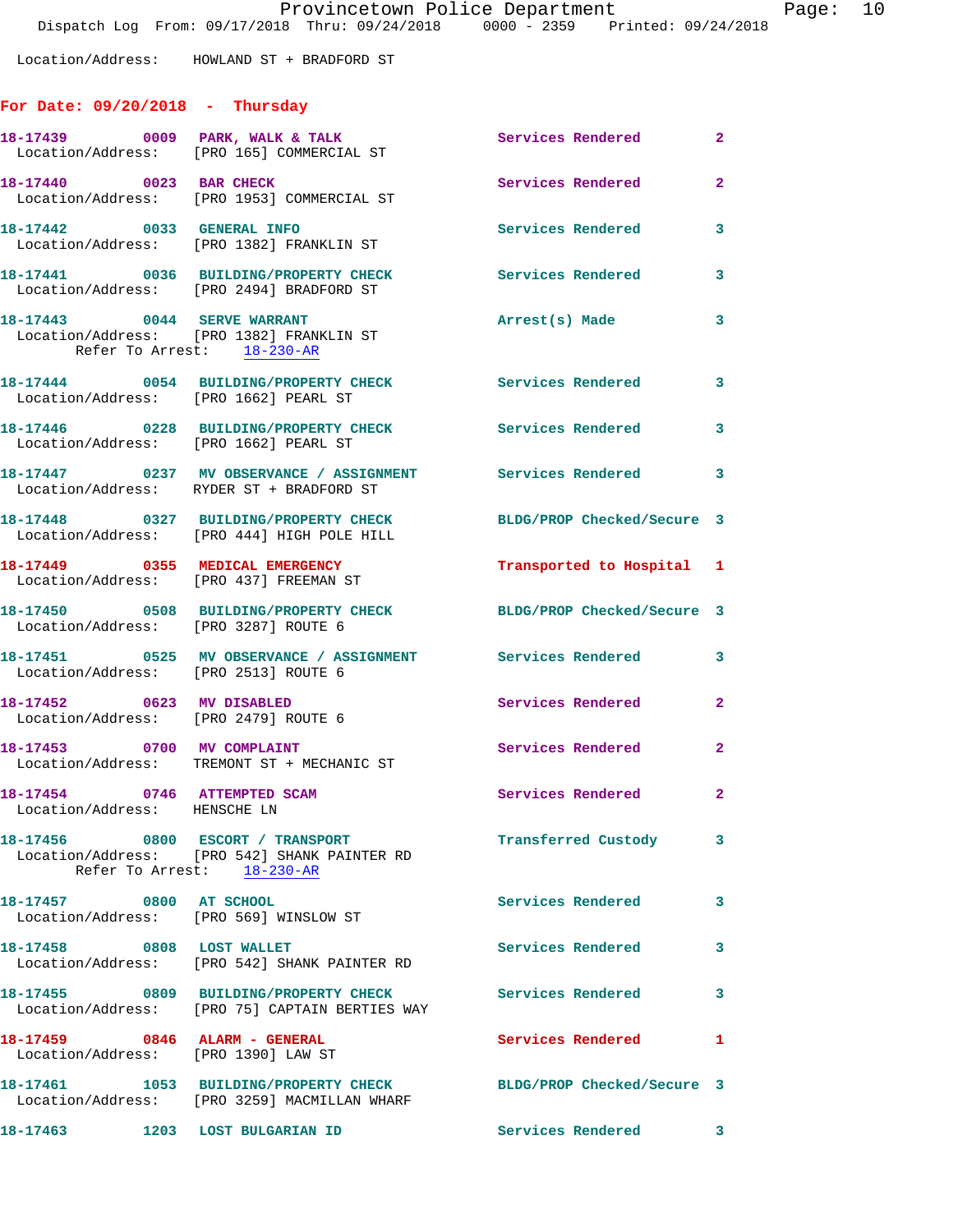|                                                                                                  | Provincetown Police Department<br>Dispatch Log From: 09/17/2018 Thru: 09/24/2018 0000 - 2359 Printed: 09/24/2018 |                            |                | Page: 11 |  |
|--------------------------------------------------------------------------------------------------|------------------------------------------------------------------------------------------------------------------|----------------------------|----------------|----------|--|
|                                                                                                  | Location/Address: [PRO 542] SHANK PAINTER RD                                                                     |                            |                |          |  |
|                                                                                                  | 18-17464 1206 BUILDING/PROPERTY CHECK BLDG/PROP Checked/Secure 3<br>Location/Address: [PRO 2483] COMMERCIAL ST   |                            |                |          |  |
| Location/Address: COMMERCIAL ST                                                                  | 18-17465 1225 BUILDING/PROPERTY CHECK BLDG/PROP Checked/Secure 3                                                 |                            |                |          |  |
|                                                                                                  | 18-17466 1246 LOST WALLET<br>Location/Address: [PRO 542] SHANK PAINTER RD                                        | Services Rendered 3        |                |          |  |
|                                                                                                  | 18-17467 1353 PARK, WALK & TALK 1999 Services Rendered<br>Location/Address: [PRO 105] COMMERCIAL ST              |                            | $\overline{2}$ |          |  |
|                                                                                                  | 18-17468 1428 MEDICAL EMERGENCY<br>Location/Address: [PRO 440] HARRY KEMP WAY                                    | Transported to Hospital 1  |                |          |  |
|                                                                                                  | 18-17469 1430 TRAFFIC CONTROL<br>Location/Address: [PRO 208] COMMERCIAL ST                                       | Services Rendered          | $\mathbf{3}$   |          |  |
|                                                                                                  | 18-17470 1454 PARK, WALK & TALK<br>Location/Address: [PRO 569] WINSLOW ST                                        | Services Rendered 2        |                |          |  |
| Refer To Citation: R2522340                                                                      | 18-17471 1502 MV STOP<br>Location/Address: [PRO 399] COMMERCIAL ST                                               | Citation / Warning Issue 3 |                |          |  |
|                                                                                                  | 18-17473 1519 KEEP THE PEACE<br>Location/Address: [PRO 3736] COMMERCIAL ST                                       | Services Rendered          | $\overline{a}$ |          |  |
|                                                                                                  | 18-17474 1533 PARK, WALK & TALK<br>Location: [PRO 3431] LOPES SQUARE                                             | Services Rendered          | $\mathbf{2}$   |          |  |
| 18-17477 1620 MV STOP                                                                            | Location/Address: [PRO 14] BRADFORD ST<br>Refer To Citation: 18-1030-CN                                          | <b>VERBAL WARNING</b>      | 3              |          |  |
|                                                                                                  | 18-17479 1658 BUILDING/PROPERTY CHECK BLDG/PROP Checked/Secure 3<br>Location/Address: [PRO 519] RACE POINT RD    |                            |                |          |  |
| 18-17480 1715 SERVE SUMMONS<br>Location/Address: NELSON AVE                                      |                                                                                                                  | No Action Required 3       |                |          |  |
|                                                                                                  | 18-17481 1816 LARCENY / FORGERY / FRAUD Services Rendered<br>Location/Address: [PRO 3176] COMMERCIAL ST          |                            | $\mathbf{2}$   |          |  |
| 18-17483 1844 SHOPLIFTING                                                                        | Location/Address: [PRO 1633] COMMERCIAL ST                                                                       | <b>Services Rendered</b>   | 3              |          |  |
|                                                                                                  | 18-17484 1940 BUILDING/PROPERTY CHECK<br>Location/Address: [PRO 2194] COMMERCIAL ST                              | BLDG/PROP Checked/Secure 3 |                |          |  |
|                                                                                                  | 18-17485 2030 BUILDING/PROPERTY CHECK<br>Location/Address: [PRO 2169] COMMERCIAL ST                              | Services Rendered          | 3              |          |  |
|                                                                                                  | 18-17486 2033 BUILDING/PROPERTY CHECK<br>Location/Address: [PRO 3259] MACMILLAN WHARF                            | Services Rendered          | 3              |          |  |
|                                                                                                  | 18-17488 2041 BUILDING/PROPERTY CHECK<br>Location/Address: [PRO 433] RYDER ST EXT                                | Services Rendered          | 3              |          |  |
| 18-17491 2105 MV STOP<br>Location/Address: [PRO 14] BRADFORD ST<br>Refer To Citation: 18-1031-CN |                                                                                                                  | <b>VERBAL WARNING</b>      | 3              |          |  |
|                                                                                                  | 18-17492 2105 BAR CHECK<br>Location/Address: [PRO 272] COMMERCIAL ST                                             | Services Rendered          | $\mathbf{2}$   |          |  |
|                                                                                                  | 18-17490 2108 BUILDING/PROPERTY CHECK BLDG/PROP Checked/Secure 3<br>Location/Address: [PRO 2483] COMMERCIAL ST   |                            |                |          |  |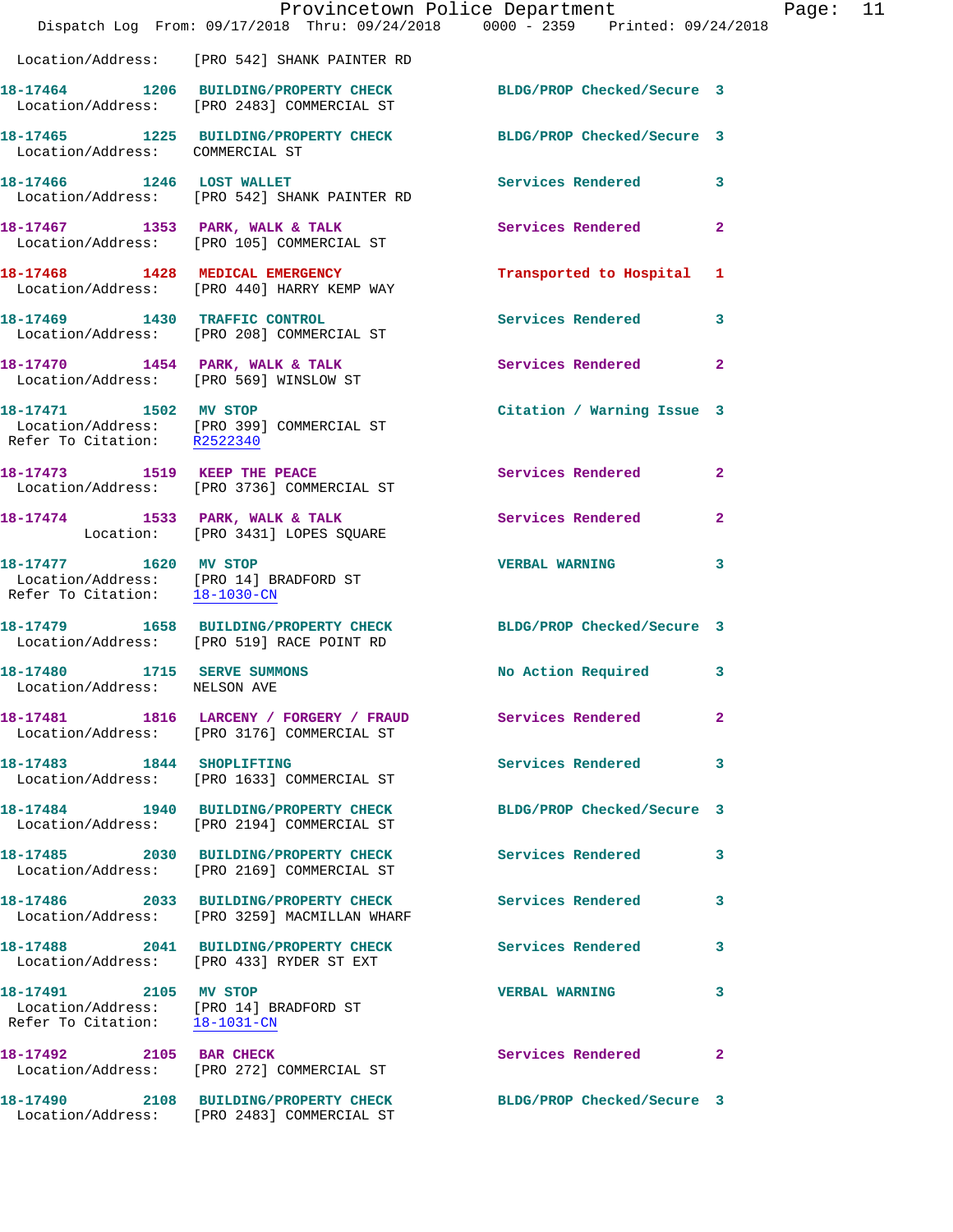|                                                               | Provincetown Police Department                                                                                   |                            |                |
|---------------------------------------------------------------|------------------------------------------------------------------------------------------------------------------|----------------------------|----------------|
|                                                               | Dispatch Log From: 09/17/2018 Thru: 09/24/2018 0000 - 2359 Printed: 09/24/2018                                   |                            |                |
|                                                               | 18-17493 2129 BUILDING/PROPERTY CHECK Services Rendered<br>Location/Address: [PRO 3430] COMMERCIAL ST            |                            | 3              |
|                                                               | 18-17494 2221 SUSPICIOUS ACTIVITY<br>Location/Address: [PRO 1705] COMMERCIAL ST                                  | Could Not Locate           | $\overline{2}$ |
| For Date: $09/21/2018$ - Friday                               |                                                                                                                  |                            |                |
|                                                               | 18-17495 0001 BUILDING/PROPERTY CHECK BLDG/PROP Checked/Secure 3<br>Location/Address: [PRO 444] HIGH POLE HILL   |                            |                |
|                                                               | 18-17496 0016 MV OBSERVANCE / ASSIGNMENT Services Rendered<br>Location/Address: BRADFORD ST + HOWLAND ST         |                            | 3              |
|                                                               | 18-17497 0022 MV OBSERVANCE / ASSIGNMENT Services Rendered<br>Location/Address: [PRO 2577] BRADFORD ST           |                            | 3              |
|                                                               | 18-17498 0054 BUILDING/PROPERTY CHECK<br>Location/Address: [PRO 379] COMMERCIAL ST                               | BLDG/PROP Checked/Secure 3 |                |
|                                                               | 18-17500 0115 BUILDING/PROPERTY CHECK BLDG/PROP Checked/Secure 3<br>Location/Address: [PRO 3033] COMMERCIAL ST   |                            |                |
|                                                               | 18-17501 0121 BUILDING/PROPERTY CHECK<br>Location/Address: [PRO 182] COMMERCIAL ST                               | BLDG/PROP Checked/Secure 3 |                |
|                                                               | 18-17502 0122 BUILDING/PROPERTY CHECK BLDG/PROP Checked/Secure 3<br>Location/Address: [PRO 175] COMMERCIAL ST    |                            |                |
|                                                               | 18-17503 0132 BUILDING/PROPERTY CHECK BLDG/PROP Checked/Secure 3<br>Location/Address: [PRO 530] SHANK PAINTER RD |                            |                |
|                                                               | 18-17504 0141 BUILDING/PROPERTY CHECK<br>Location/Address: [PRO 519] RACE POINT RD                               | BLDG/PROP Checked/Secure 3 |                |
|                                                               | 18-17505 0203 BUILDING/PROPERTY CHECK Services Rendered<br>Location/Address: [PRO 3259] MACMILLAN WHARF          |                            | 3              |
|                                                               | 18-17507 0410 BUILDING/PROPERTY CHECK BLDG/PROP Checked/Secure 3<br>Location/Address: [PRO 1645] HARRY KEMP WAY  |                            |                |
| Location/Address: [PRO 446] HOWLAND ST                        | 18-17508 0415 BUILDING/PROPERTY CHECK                                                                            | BLDG/PROP Checked/Secure 3 |                |
| Location/Address: [PRO 521] ROUTE 6                           | 18-17509 0451 BUILDING/PROPERTY CHECK Services Rendered                                                          |                            | 3              |
| Location/Address: [PRO 554] TREMONT ST                        | 18-17510 0540 BUILDING/PROPERTY CHECK                                                                            | BLDG/PROP Checked/Secure 3 |                |
| Location/Address: RACE POINT RD                               | 18-17511 0541 MV OBSERVANCE / ASSIGNMENT Services Rendered                                                       |                            | 3              |
| 18-17512 0605 MV STOP<br>Refer To Citation: 18-1032-CN        | Location/Address: [PRO 2540] RACE POINT RD                                                                       | <b>VERBAL WARNING</b>      | 3              |
| 18-17513 0812 AT SCHOOL                                       | Location/Address: [PRO 569] WINSLOW ST                                                                           | <b>Services Rendered</b>   | 3              |
|                                                               | 18-17514 0822 BUILDING/PROPERTY CHECK Services Rendered<br>Location/Address: [PRO 2490] PROVINCELANDS RD         |                            | 3              |
|                                                               | 18-17515 0829 BUILDING/PROPERTY CHECK<br>Location/Address: [PRO 2977] COMMERCIAL ST                              | <b>Services Rendered</b>   | 3              |
| 18-17517 0833 MV STOP<br>Location/Address: [PRO 2521] ROUTE 6 |                                                                                                                  | Citation / Warning Issue 3 |                |

Refer To Citation: T1244581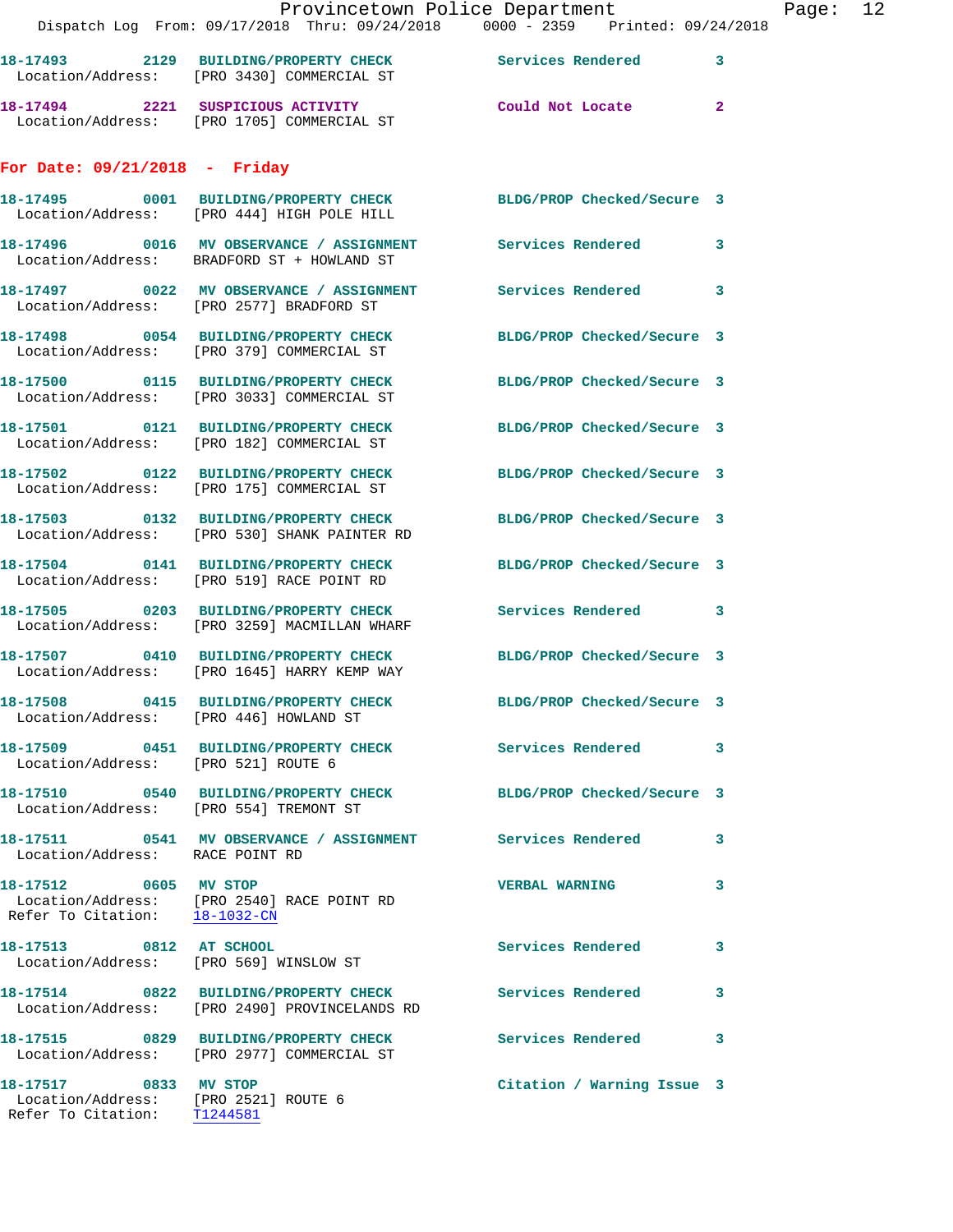|                                      | Provincetown Police Department Fage: 13<br>Dispatch Log From: 09/17/2018 Thru: 09/24/2018   0000 - 2359   Printed: 09/24/2018 |                            |              |  |
|--------------------------------------|-------------------------------------------------------------------------------------------------------------------------------|----------------------------|--------------|--|
| Location/Address: [PRO 3440] ROUTE 6 | 18-17516 0834 MV OBSERVANCE / ASSIGNMENT Services Rendered                                                                    |                            | $\mathbf{3}$ |  |
|                                      | 18-17518 0853 ANIMAL CALL<br>Location/Address: [PRO 898] COURT ST                                                             | Services Rendered          | $\mathbf{2}$ |  |
|                                      | 18-17519     0937 ANIMAL CALL<br>Location/Address:   [PRO 2622] COMMERCIAL ST                                                 | Could Not Locate           | $\mathbf{2}$ |  |
|                                      | 18-17520 1050 FINGERPRINTING<br>Location/Address: [PRO 542] SHANK PAINTER RD                                                  | Services Rendered          | $\mathbf{3}$ |  |
|                                      | 18-17522 1128 SERVICE CALL - POLICE<br>Location/Address: [PRO 2647] SHANK PAINTER RD                                          | Services Rendered          | $\mathbf{3}$ |  |
|                                      | 18-17524 1201 BUILDING/PROPERTY CHECK BLDG/PROP Checked/Secure 3<br>Location/Address: [PRO 2483] COMMERCIAL ST                |                            |              |  |
| Location/Address: [PRO 3287] ROUTE 6 | 18-17525 1229 BUILDING/PROPERTY CHECK BLDG/PROP Checked/Secure 3                                                              |                            |              |  |
|                                      | 18-17526 1236 PARK, WALK & TALK<br>Location/Address: [PRO 526] RYDER ST EXT                                                   | Services Rendered          | $\mathbf{2}$ |  |
|                                      | 18-17527 1316 MV COMPLAINT<br>Location/Address: [PRO 185] COMMERCIAL ST                                                       | Services Rendered 2        |              |  |
|                                      | 18-17528 1345 BUILDING/PROPERTY CHECK BLDG/PROP Checked/Secure 3<br>Location/Address: [PRO 175] COMMERCIAL ST                 |                            |              |  |
| 18-17529 1411 AT SCHOOL              | Location/Address: [PRO 569] WINSLOW ST                                                                                        | Services Rendered 3        |              |  |
| Refer To Accident: 18-116-AC         | 18-17530 1432 MV COLLISION<br>Location/Address: [PRO 3296] SHANK PAINTER RD                                                   | Services Rendered 1        |              |  |
|                                      | 18-17531 1446 MEDICAL EMERGENCY<br>Location/Address: [PRO 440] HARRY KEMP WAY                                                 | Transported to Hospital 1  |              |  |
|                                      | 18-17532 1450 COMPLAINT - GENERAL<br>Location/Address: [PRO 285] COMMERCIAL ST                                                | Services Rendered 3        |              |  |
| 18-17534 1522 HAZARDS                | Location/Address: PROVINCELANDS RD + RACE POINT RD                                                                            | Referred to Other Agency 2 |              |  |
|                                      | 18-17536 1540 PROPERTY DAMAGE<br>Location/Address: [PRO 3534] CONWAY ST                                                       | Services Rendered 3        |              |  |
|                                      | 18-17535 1542 BUILDING/PROPERTY CHECK BLDG/PROP Checked/Secure 3<br>Location/Address: [PRO 1778] SHANK PAINTER RD             |                            |              |  |
|                                      | 18-17537 1603 MEDICAL EMERGENCY<br>Location/Address: [PRO 75] CAPTAIN BERTIES WAY                                             | <b>PATIENT REFUSAL</b>     | $\mathbf{1}$ |  |
| 18-17538 1625 BIKE - GENERAL         | Location/Address: [PRO 2605] COMMERCIAL ST                                                                                    | Services Rendered          | $\mathbf{2}$ |  |
| Location/Address: [TRU 51] SHORE RD  | 18-17539 1629 SERVICE CALL - POLICE 30 Services Rendered                                                                      |                            | 3            |  |
|                                      | 18-17540 1656 MEDICAL EMERGENCY<br>Location/Address: [PRO 3222] ALDEN ST                                                      | Services Rendered          | 1            |  |
|                                      | 18-17543 1846 PARK, WALK & TALK<br>Location/Address: [PRO 3405] COMMERCIAL ST                                                 | Services Rendered          | 2            |  |
|                                      | 18-17544 1905 BUILDING/PROPERTY CHECK BLDG/PROP Checked/Secure 3<br>Location/Address: [PRO 2169] COMMERCIAL ST                |                            |              |  |
|                                      | 18-17546               1932    MV OBSERVANCE  /  ASSIGNMENT                Services  Rendered               3                 |                            |              |  |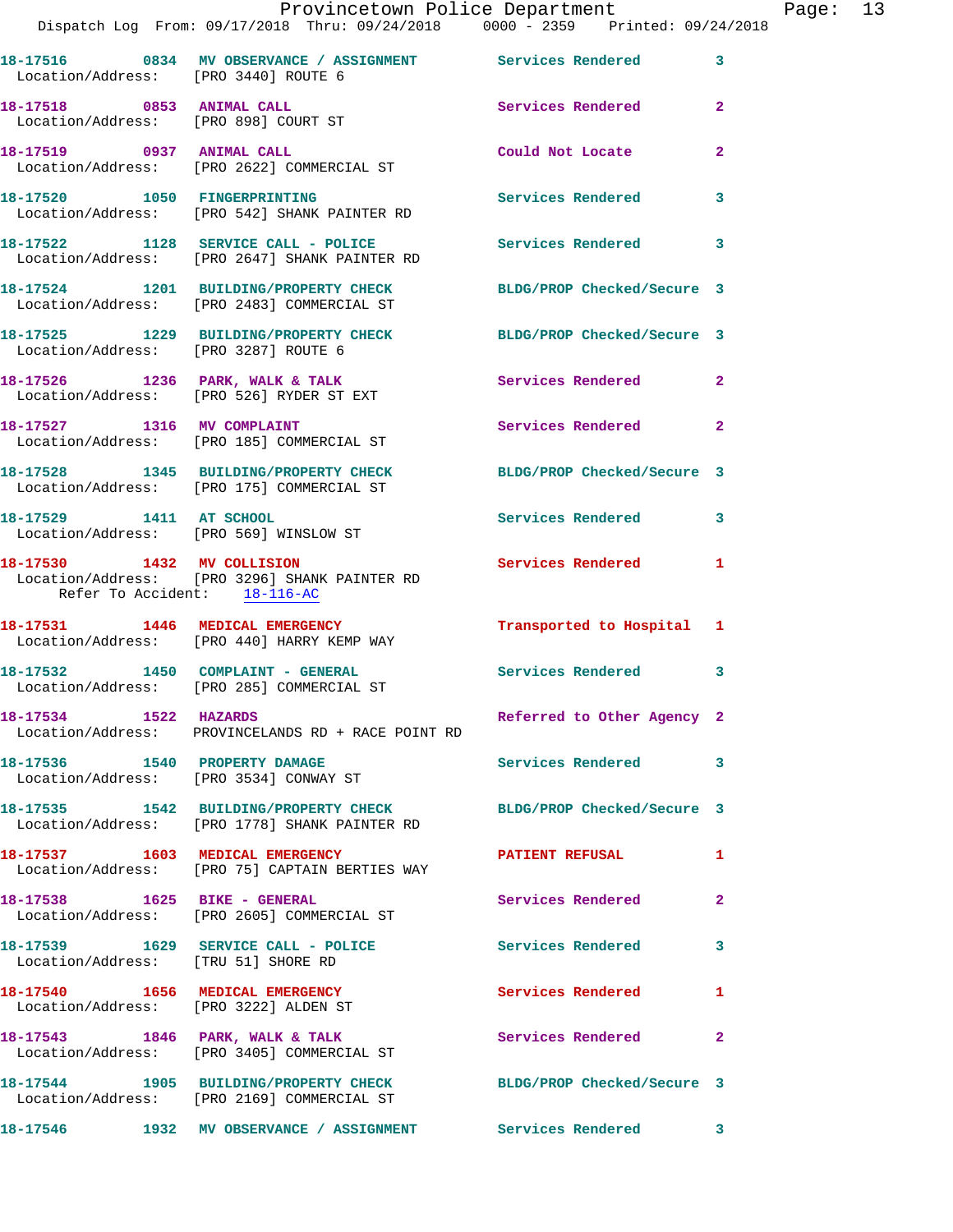|                                                                                     | Provincetown Police Department<br>Dispatch Log From: 09/17/2018 Thru: 09/24/2018 0000 - 2359 Printed: 09/24/2018                |                                                                                                                |                | Page: 14 |  |
|-------------------------------------------------------------------------------------|---------------------------------------------------------------------------------------------------------------------------------|----------------------------------------------------------------------------------------------------------------|----------------|----------|--|
| Location/Address: COMMERCIAL ST                                                     |                                                                                                                                 |                                                                                                                |                |          |  |
|                                                                                     | 18-17547 1957 PARK, WALK & TALK STARE Services Rendered 2<br>Location/Address: [PRO 105] COMMERCIAL ST                          |                                                                                                                |                |          |  |
|                                                                                     | 18-17548 1959 BUILDING/PROPERTY CHECK BLDG/PROP Checked/Secure 3<br>Location/Address: [PRO 182] COMMERCIAL ST                   |                                                                                                                |                |          |  |
|                                                                                     | 18-17549 2120 BUILDING/PROPERTY CHECK BLDG/PROP Checked/Secure 3<br>Location/Address: [PRO 526] RYDER ST EXT                    |                                                                                                                |                |          |  |
|                                                                                     | 18-17550 2120 BUILDING/PROPERTY CHECK BLDG/PROP Checked/Secure 3<br>Location/Address: [PRO 4080] RYDER ST EXT                   |                                                                                                                |                |          |  |
|                                                                                     | 18-17551 2131 SUSPICIOUS ACTIVITY<br>Location/Address: [PRO 3106] COMMERCIAL ST                                                 | SPOKEN TO THE SPOKEN OF THE SPOKEN OF THE SPOKEN OF THE SPOKEN OF THE SPOKEN OF THE SPOKEN OF THE SPOKEN OF TH | $\overline{2}$ |          |  |
|                                                                                     | 18-17552 2259 MEDICAL EMERGENCY Services Rendered 1<br>Location/Address: [PRO 399] COMMERCIAL ST                                |                                                                                                                |                |          |  |
|                                                                                     | 18-17553 2324 MV STOP<br>Location/Address: [PRO 3296] SHANK PAINTER RD<br>Refer To Citation: $\frac{18-1033-CN}{\ }$            | <b>VERBAL WARNING</b>                                                                                          | 3              |          |  |
|                                                                                     | 18-17554 2333 MV COMPLAINT<br>Location/Address: [PRO 60] BRADFORD ST                                                            | Services Rendered                                                                                              | $\mathbf{2}$   |          |  |
| 18-17555 2345 MV STOP<br>Location/Address: ROUTE 6<br>Refer To Citation: 18-1034-CN |                                                                                                                                 | <b>VERBAL WARNING</b>                                                                                          | 3              |          |  |
| Location/Address: [PRO 2521] ROUTE 6                                                | 18-17556 2359 MV OBSERVANCE / ASSIGNMENT No Action Required 3                                                                   |                                                                                                                |                |          |  |
| For Date: $09/22/2018$ - Saturday                                                   |                                                                                                                                 |                                                                                                                |                |          |  |
| Refer To Arrest: 18-232-AR                                                          | 18-17557 0002 DISTURBANCE - FIGHT / ARGUMENT Arrest(s) Made<br>Location/Address: RYDER ST + BRADFORD ST                         |                                                                                                                | 1              |          |  |
|                                                                                     | 18-17558 0020 COMPLAINT - GENERAL<br>Location/Address: [PRO 3443] COMMERCIAL ST                                                 | SPOKEN TO                                                                                                      |                |          |  |
| Location: DOWN TOWN                                                                 | 18-17561 0058 PARK, WALK & TALK No Action Required 2                                                                            |                                                                                                                |                |          |  |
|                                                                                     | 18-17562 0131 NOISE COMPLAINT<br>Location/Address: [PRO 339] COMMERCIAL ST                                                      | SPOKEN TO                                                                                                      | 3              |          |  |
| 18-17563 0140 TRESPASS<br>Refer To Arrest: 18-233-AR                                | Location/Address: [PRO 382] COMMERCIAL ST<br>Refer To Arrest: 18-234-AR                                                         | Arrest(s) Made                                                                                                 | $\mathbf{2}$   |          |  |
|                                                                                     | 18-17564 0229 MEDICAL EMERGENCY PATIENT REFUSAL 1<br>Location/Address: [PRO 542] SHANK PAINTER RD<br>Refer To Arrest: 18-234-AR |                                                                                                                |                |          |  |
|                                                                                     | 18-17566 0441 BUILDING/PROPERTY CHECK BLDG/PROP Checked/Secure 3<br>Location/Address: [PRO 530] SHANK PAINTER RD                |                                                                                                                |                |          |  |
|                                                                                     | 18-17567 0453 BUILDING/PROPERTY CHECK BLDG/PROP Checked/Secure 3<br>Location/Address: [PRO 2169] COMMERCIAL ST                  |                                                                                                                |                |          |  |
| Location/Address: ROUTE 6 + HOWLAND ST                                              | 18-17568 0458 MV OBSERVANCE / ASSIGNMENT Services Rendered 3                                                                    |                                                                                                                |                |          |  |
|                                                                                     | 18-17569 0501 BUILDING/PROPERTY CHECK BLDG/PROP Checked/Secure 3<br>Location/Address: [PRO 182] COMMERCIAL ST                   |                                                                                                                |                |          |  |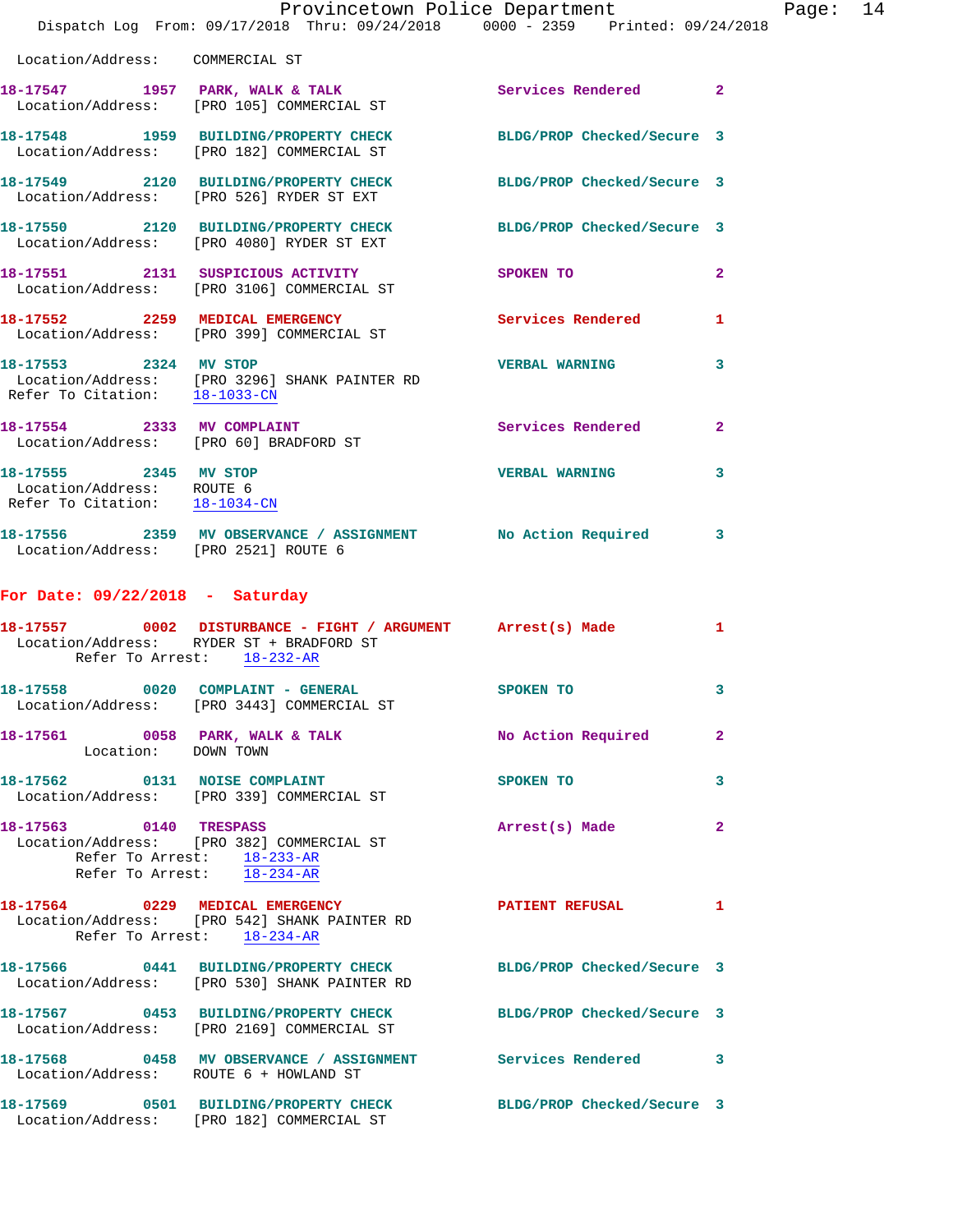|                                                           | Provincetown Police Department Page: 15<br>Dispatch Log From: 09/17/2018 Thru: 09/24/2018   0000 - 2359   Printed: 09/24/2018 |                                             |                         |   |  |
|-----------------------------------------------------------|-------------------------------------------------------------------------------------------------------------------------------|---------------------------------------------|-------------------------|---|--|
|                                                           | 18-17570 0503 BUILDING/PROPERTY CHECK BLDG/PROP Checked/Secure 3<br>Location/Address: [PRO 175] COMMERCIAL ST                 |                                             |                         |   |  |
|                                                           | 18-17571 0615 BUILDING/PROPERTY CHECK BLDG/PROP Checked/Secure 3<br>Location/Address: [PRO 519] RACE POINT RD                 |                                             |                         |   |  |
| 18-17572 0723 ANIMAL CALL<br>Location/Address: NELSON AVE |                                                                                                                               | Services Rendered 2                         |                         |   |  |
|                                                           | 18-17573 0806 BUILDING/PROPERTY CHECK Services Rendered 3<br>Location/Address: [PRO 2898] JEROME SMITH RD                     |                                             |                         |   |  |
|                                                           | 18-17574 0836 BUILDING/PROPERTY CHECK Services Rendered<br>Location/Address: [PRO 3259] MACMILLAN WHARF                       |                                             | $\overline{\mathbf{3}}$ |   |  |
|                                                           | 18-17575 0841 BUILDING/PROPERTY CHECK Services Rendered 3<br>Location/Address: [PRO 2977] COMMERCIAL ST                       |                                             |                         |   |  |
|                                                           | 18-17576 0906 BUILDING/PROPERTY CHECK Services Rendered 3<br>Location/Address: [PRO 2540] RACE POINT RD                       |                                             |                         |   |  |
|                                                           | 18-17578 0927 BY-LAW VIOLATION<br>Location/Address: [PRO 3128] CONWELL ST                                                     | Citation / Warning Issue 2                  |                         |   |  |
|                                                           | 18-17580 1025 MV OBSERVANCE / ASSIGNMENT Services Rendered 3<br>Location/Address: BRADFORD ST + STANDISH ST                   |                                             |                         |   |  |
|                                                           | 18-17581 1055 PARK, WALK & TALK<br>Location/Address: [PRO 105] COMMERCIAL ST                                                  | No Action Required 2                        |                         |   |  |
|                                                           | 18-17582 1107 SERVICE CALL - POLICE 3 Services Rendered 3<br>Location/Address: [PRO 542] SHANK PAINTER RD                     |                                             |                         |   |  |
|                                                           | 18-17583 1112 ASSIST CITIZEN<br>Location/Address: [PRO 3296] SHANK PAINTER RD                                                 | No Action Required 3                        |                         |   |  |
| 18-17584 1113 HAZARDS                                     | Location/Address: WEST VINE ST + BRADFORD ST EXT                                                                              | <b>Services Rendered</b> 2                  |                         | 7 |  |
|                                                           | 18-17585 1145 MEDICAL EMERGENCY <b>EXERGENER PATIENT REFUSAL</b><br>Location: [PRO 3431] LOPES SQUARE                         |                                             | 1                       |   |  |
|                                                           | 18-17586 1305 MEDICAL EMERGENCY<br>Location/Address: [PRO 440] HARRY KEMP WAY                                                 | Transported to Hospital 1                   |                         |   |  |
|                                                           | 18-17587 1321 MEDICAL EMERGENCY<br>Location/Address: [PRO 515] RACE POINT RD                                                  | Transported to Hospital 1                   |                         |   |  |
|                                                           | 18-17588 1349 BUILDING/PROPERTY CHECK<br>Location/Address: [PRO 3259] MACMILLAN WHARF                                         | BLDG/PROP Checked/Secure 3                  |                         |   |  |
|                                                           | 18-17590 1431 MEDICAL EMERGENCY<br>Location: [PRO 3431] LOPES SQUARE                                                          | Transported to Hospital 1                   |                         |   |  |
|                                                           | 18-17591 1435 PARKING COMPLAINT<br>Location/Address: [PRO 3392] COMMERCIAL ST                                                 | GONE ON ARRIVAL 3                           |                         |   |  |
|                                                           | 18-17593 1536 BUILDING/PROPERTY CHECK BLDG/PROP Checked/Secure 3<br>Location/Address: [PRO 1778] SHANK PAINTER RD             |                                             |                         |   |  |
|                                                           | 18-17594 1537 MV OBSERVANCE / ASSIGNMENT Services Rendered 3<br>Location/Address: [PRO 537] SHANK PAINTER RD                  |                                             |                         |   |  |
|                                                           | Location/Address: [PRO 63] BRADFORD ST EXT                                                                                    | False Alarm <b>Exercise Service Service</b> | 1                       |   |  |
|                                                           | 18-17597 1602 PARK, WALK & TALK<br>Location/Address: [PRO 105] COMMERCIAL ST                                                  | No Action Required 2                        |                         |   |  |
|                                                           |                                                                                                                               |                                             |                         |   |  |

**18-17599 1642 BIKE - GENERAL No Action Required 2** 

Location/Address: [PRO 3075] SHANK PAINTER RD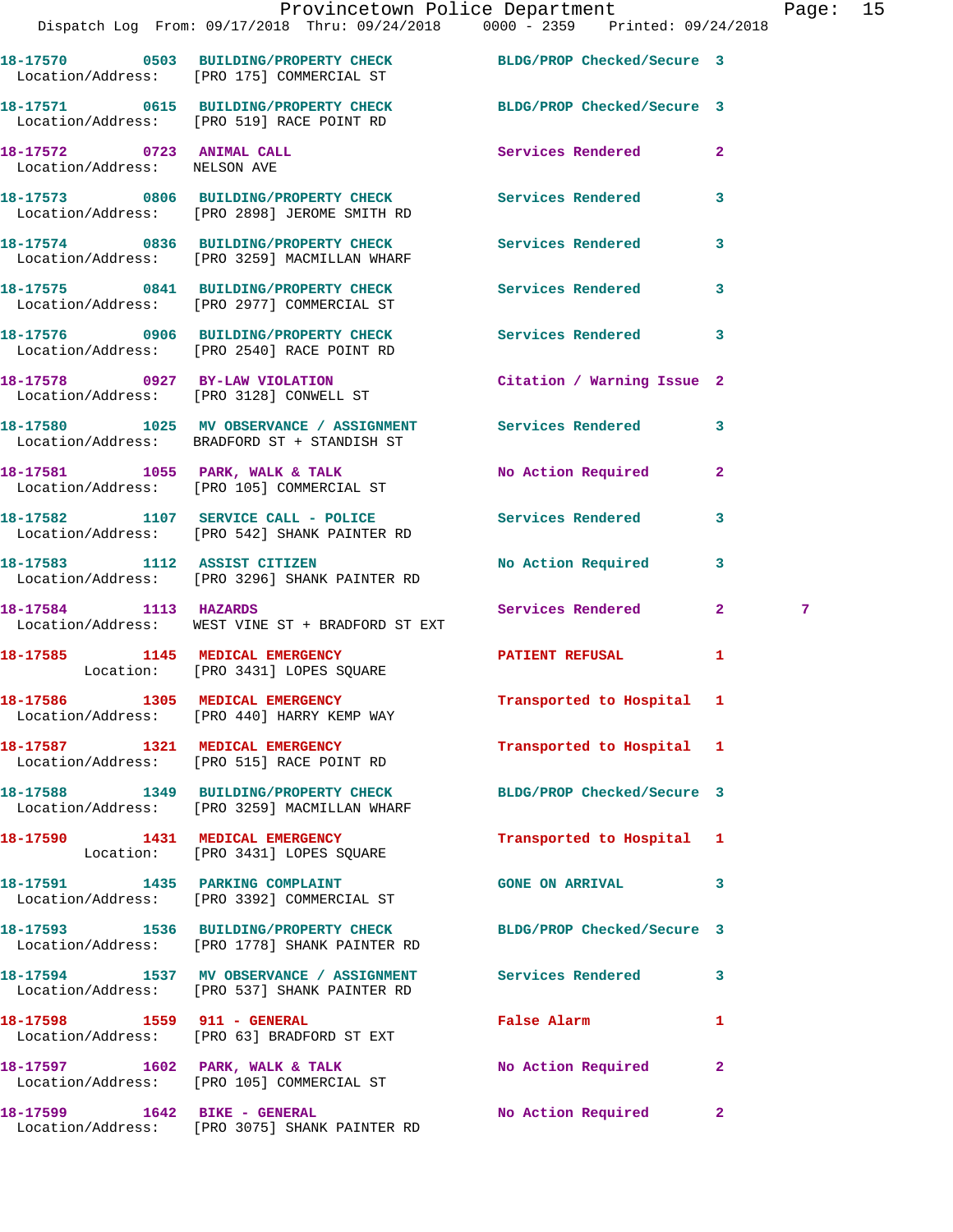|                                                                      | 18-17601 1709 911 - GENERAL<br>Location/Address: [PRO 3165] RACE POINT RD           | Referred to Other Agency 1 |                |
|----------------------------------------------------------------------|-------------------------------------------------------------------------------------|----------------------------|----------------|
|                                                                      | 18-17602 1720 MEDICAL EMERGENCY<br>Location/Address: [PRO 1892] SHANK PAINTER RD    | Transported to Hospital 1  |                |
| 18-17604 1839 PARK, WALK & TALK                                      | Location/Address: [PRO 3405] COMMERCIAL ST                                          | Services Rendered          | $\overline{2}$ |
| 18-17606 1935 911 - GENERAL<br>Location/Address: COMMERCIAL ST       |                                                                                     | <b>Services Rendered</b>   | $\mathbf{1}$   |
| Location/Address: CONWELL ST                                         | 18-17607 2006 MV OBSERVANCE / ASSIGNMENT Services Rendered                          |                            | 3              |
| 18-17608 2011 MV STOP                                                | Location/Address: [PRO 105] COMMERCIAL ST<br>Refer To Citation: 18-1035-CN          | <b>VERBAL WARNING</b>      | $\mathbf{3}$   |
| Location/Address: [PRO 3287] ROUTE 6                                 | 18-17609 2029 BUILDING/PROPERTY CHECK BLDG/PROP Checked/Secure 3                    |                            |                |
|                                                                      | 18-17610 2045 NOISE COMPLAINT<br>Location/Address: [PRO 3339] OFF CONWELL ST        | SPOKEN TO                  | 3              |
|                                                                      | 18-17611 2054 BUILDING/PROPERTY CHECK<br>Location/Address: [PRO 105] COMMERCIAL ST  | BLDG/PROP Checked/Secure 3 |                |
|                                                                      | 18-17612 2058 BUILDING/PROPERTY CHECK<br>Location/Address: [PRO 519] RACE POINT RD  | BLDG/PROP Checked/Secure 3 |                |
| 18-17613 2224 BAR CHECK                                              | Location/Address: [PRO 3973] BRADFORD ST                                            | Services Rendered 2        |                |
|                                                                      | 18-17615 2347 BUILDING/PROPERTY CHECK<br>Location/Address: [PRO 1638] COMMERCIAL ST | BLDG/PROP Checked/Secure 3 |                |
| 18-17616 2357 MV STOP                                                | Location/Address: HOWLAND ST + HARRY KEMP WAY<br>Refer To Citation: 18-1036-CN      | <b>VERBAL WARNING</b>      | 3              |
| $T_{\text{max}}$ $T_{\text{max}}$ $\sim$ 00/00/0010 $T_{\text{max}}$ |                                                                                     |                            |                |

| 18-17617 0008 BAR CHECK         | Location/Address: [PRO 484] MASONIC PL                                                                             | Services Rendered          | $\overline{2}$ |
|---------------------------------|--------------------------------------------------------------------------------------------------------------------|----------------------------|----------------|
| 18-17619 0014 BAR CHECK         | Location/Address: [PRO 3443] COMMERCIAL ST                                                                         | Services Rendered 2        |                |
|                                 | Location/Address: [PRO 447] JEROME SMITH RD                                                                        | BLDG/PROP Checked/Secure 3 |                |
| Location/Address: COMMERCIAL ST | 18-17621 0019 BUILDING/PROPERTY CHECK BLDG/PROP Checked/Secure 3                                                   |                            |                |
|                                 | 18-17620 0022 BUILDING/PROPERTY CHECK BLDG/PROP Checked/Secure 3<br>Location/Address: [PRO 75] CAPTAIN BERTIES WAY |                            |                |
|                                 | 18-17622 0034 MV OBSERVANCE / ASSIGNMENT Services Rendered<br>Location/Address: [PRO 94] BRADFORD ST               |                            | $\mathbf{3}$   |
|                                 | 18-17624 0202 COMPLAINT - GENERAL<br>Location/Address: FREEMAN ST + COMMERCIAL ST                                  | Unfounded                  | 3              |
| 18-17625 0252 MV COMPLAINT      | Location/Address: [PRO 539] SHANK PAINTER RD<br>Refer To Arrest: 18-237-AR                                         | Arrest(s) Made             | $\overline{2}$ |

**18-17627 0632 ANIMAL CALL No Action Required 2**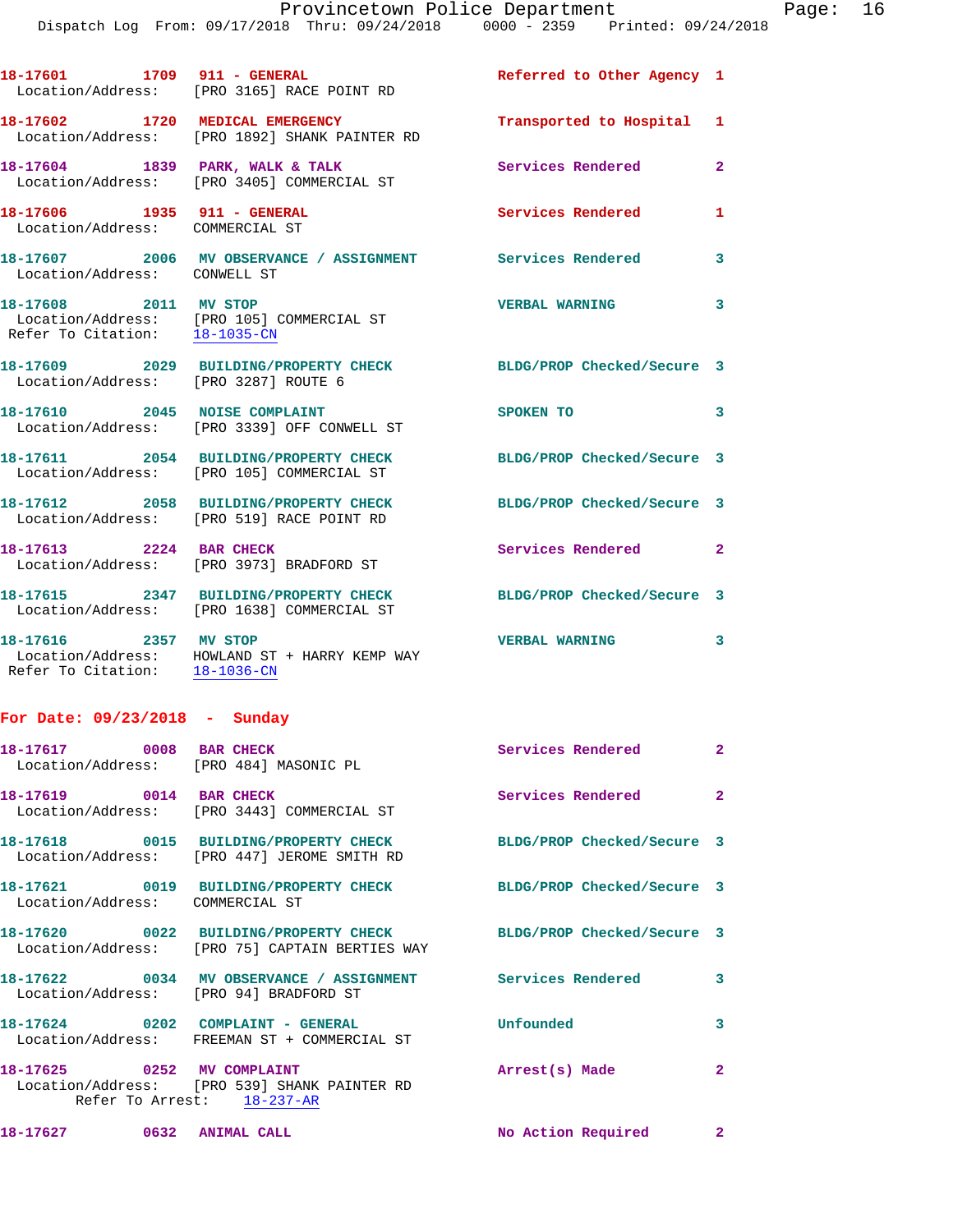|                                                                                                  | Dispatch Log From: 09/17/2018 Thru: 09/24/2018   0000 - 2359   Printed: 09/24/2018                               | Provincetown Police Department | Page: 17     |
|--------------------------------------------------------------------------------------------------|------------------------------------------------------------------------------------------------------------------|--------------------------------|--------------|
|                                                                                                  | Location/Address: [PRO 747] BRADFORD ST                                                                          |                                |              |
|                                                                                                  |                                                                                                                  |                                |              |
|                                                                                                  | 18-17629 0808 BUILDING/PROPERTY CHECK BLDG/PROP Checked/Secure 3<br>Location/Address: [PRO 519] RACE POINT RD    |                                |              |
| Location/Address: SNAIL RD + ROUTE 6                                                             | 18-17630 0902 MV OBSERVANCE / ASSIGNMENT No Action Required 3                                                    |                                |              |
|                                                                                                  | 18-17631 0902 BUILDING/PROPERTY CHECK BLDG/PROP Checked/Secure 3<br>Location/Address: [PRO 530] SHANK PAINTER RD |                                |              |
|                                                                                                  | 18-17632 0912 BUILDING/PROPERTY CHECK Referred to Other Agency 3<br>Location/Address: [PRO 488] MAYFLOWER ST     |                                |              |
|                                                                                                  | 18-17634 1019 MV OBSERVANCE / ASSIGNMENT Services Rendered 3<br>Location/Address: [PRO 444] HIGH POLE HILL       |                                |              |
|                                                                                                  | 18-17635 1113 ASSIST CITIZEN<br>Location/Address: [PRO 542] SHANK PAINTER RD                                     | SPOKEN TO                      | 3            |
|                                                                                                  | 18-17636 1119 BUILDING/PROPERTY CHECK BLDG/PROP Checked/Secure 3<br>Location/Address: [PRO 3259] MACMILLAN WHARF |                                |              |
|                                                                                                  | 18-17637 1215 MV OBSERVANCE / ASSIGNMENT Services Rendered 3<br>Location/Address: SHANK PAINTER RD + ROUTE 6     |                                |              |
|                                                                                                  | 18-17639 1245 BUILDING/PROPERTY CHECK BLDG/PROP Checked/Secure 3<br>Location/Address: [PRO 2483] COMMERCIAL ST   |                                |              |
|                                                                                                  | 18-17638 1247 PARK, WALK & TALK<br>Location/Address: [PRO 3870] COMMERCIAL ST                                    | Services Rendered              | $\mathbf{2}$ |
|                                                                                                  | 18-17623 1248 MEDICAL EMERGENCY<br>Location/Address: [PRO 542] SHANK PAINTER RD                                  | Transported to Hospital 1      |              |
| 18-17640 1256 MV STOP<br>Location/Address: ROUTE 6<br>Refer To Citation: 18-1037-CN              |                                                                                                                  | <b>VERBAL WARNING</b>          | 3            |
|                                                                                                  | 18-17641 1301 BUILDING/PROPERTY CHECK<br>Location/Address: [PRO 3033] COMMERCIAL ST                              | SPOKEN TO                      | 3            |
| 18-17642 1353 MV STOP<br>Refer To Citation: T1244427                                             | Location/Address: BRADFORD ST + HIGH POLE HILL                                                                   | Citation / Warning Issue 3     |              |
|                                                                                                  | 18-17643 1401 BUILDING/PROPERTY CHECK BLDG/PROP Checked/Secure 3<br>Location/Address: [PRO 2489] BRADFORD ST     |                                |              |
|                                                                                                  | 18-17644 1429 ANIMAL CALL<br>Location/Address: [PRO 3053] WEST VINE ST                                           | Services Rendered              | 2            |
| 18-17645 1447 ANIMAL CALL                                                                        | Location/Address: [PRO 1169] WINTHROP ST                                                                         | Services Rendered              | $\mathbf{2}$ |
| Location/Address: [PRO 4036] POINT ST                                                            | 18-17646 1503 MEDICAL EMERGENCY                                                                                  | Transported to Hospital 1      |              |
| 18-17647 1506 MV STOP<br>Location/Address: ROUTE 6 + CONWELL ST<br>Refer To Citation: 18-1038-CN |                                                                                                                  | <b>VERBAL WARNING</b>          | 3            |
|                                                                                                  | 18-17648 1525 MEDICAL EMERGENCY<br>Location/Address: [PRO 3296] SHANK PAINTER RD                                 | Transported to Hospital 1      |              |
|                                                                                                  | 18-17649 1718 BUILDING/PROPERTY CHECK<br>Location/Address: [PRO 1319] COMMERCIAL ST                              | <b>Services Rendered</b>       | 3            |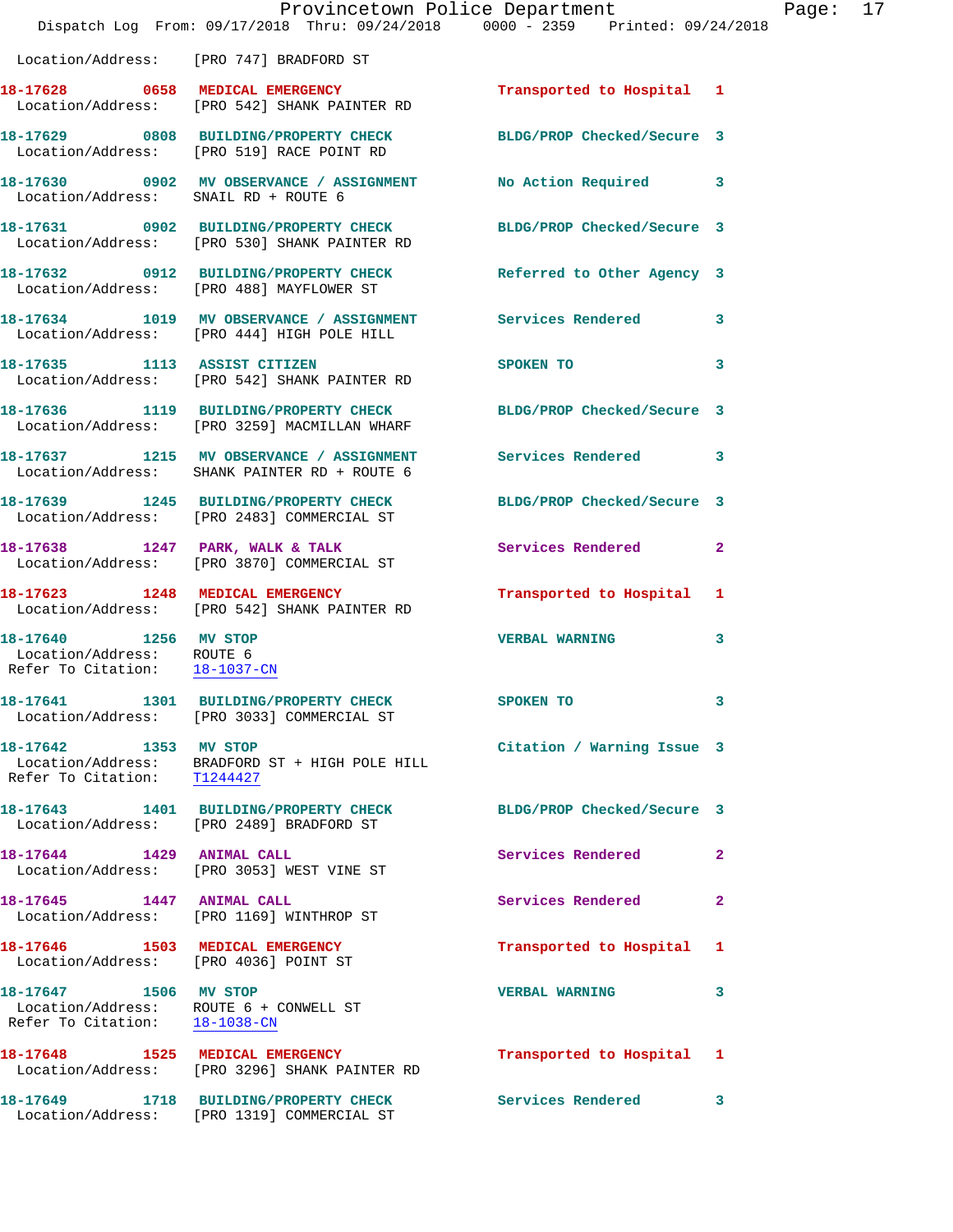|                                                                                                  |                                                                                                                | Provincetown Police Department    |                         | Page: 18 |  |
|--------------------------------------------------------------------------------------------------|----------------------------------------------------------------------------------------------------------------|-----------------------------------|-------------------------|----------|--|
|                                                                                                  | Dispatch Log From: 09/17/2018 Thru: 09/24/2018 0000 - 2359 Printed: 09/24/2018                                 |                                   |                         |          |  |
|                                                                                                  | 18-17650 1729 BUILDING/PROPERTY CHECK Services Rendered 3<br>Location/Address: [PRO 3737] BRADFORD ST          |                                   |                         |          |  |
| 18-17654 1759 FOLLOW UP                                                                          | Location/Address: [PRO 542] SHANK PAINTER RD                                                                   | SPOKEN TO AND TO A REAL PROPERTY. | $\overline{2}$          |          |  |
|                                                                                                  | 18-17652 1805 BUILDING/PROPERTY CHECK Services Rendered 3<br>Location/Address: [PRO 2481] TREMONT ST           |                                   |                         |          |  |
|                                                                                                  | 18-17653 1819 MV OBSERVANCE / ASSIGNMENT Services Rendered<br>Location/Address: [PRO 606] CONWELL ST           |                                   | $\mathbf{3}$            |          |  |
|                                                                                                  | 18-17655 1828 MV STOP<br>Location/Address: [PRO 3873] CONWELL ST<br>Refer To Citation: 18-1039-CN              | VERBAL WARNING 3                  |                         |          |  |
|                                                                                                  | 18-17656 1846 MEDICAL EMERGENCY<br>Location/Address: [PRO 442] HARRY KEMP WAY                                  | Transported to Hospital 1         |                         |          |  |
| Location/Address: ROUTE 6 + SNAIL RD                                                             | 18-17657 1947 MV OBSERVANCE / ASSIGNMENT Services Rendered 3                                                   |                                   |                         |          |  |
| 18-17659 1949 MV STOP<br>Location/Address: ROUTE 6<br>Refer To Citation: $\frac{18-1040-CM}{28}$ |                                                                                                                | <b>VERBAL WARNING</b>             | $\overline{\mathbf{3}}$ |          |  |
| 18-17660 2001 MV STOP                                                                            | Location/Address: [PRO 3670] SHANK PAINTER RD<br>Refer To Citation: $\frac{18-1041-CN}{\ }$                    | <b>VERBAL WARNING</b>             | 3                       |          |  |
|                                                                                                  | 18-17662 2138 BUILDING/PROPERTY CHECK Services Rendered 3<br>Location/Address: [PRO 433] RYDER ST EXT          |                                   |                         |          |  |
|                                                                                                  | 18-17663 2153 MV OBSERVANCE / ASSIGNMENT No Action Required 3<br>Location/Address: [PRO 3089] BRADFORD ST      |                                   |                         |          |  |
| 18-17665 2201 MV STOP<br>Location/Address: SNAIL RD<br>Refer To Citation: 18-1042-CN             |                                                                                                                | VERBAL WARNING 3                  |                         |          |  |
|                                                                                                  | 18-17664 2202 BUILDING/PROPERTY CHECK BLDG/PROP Checked/Secure 3<br>Location/Address: [PRO 440] HARRY KEMP WAY |                                   |                         |          |  |
|                                                                                                  | 18-17667 2212 BUILDING/PROPERTY CHECK BLDG/PROP Checked/Secure 3<br>Location/Address: [PRO 519] RACE POINT RD  |                                   |                         |          |  |
|                                                                                                  | 18-17668 2222 BUILDING/PROPERTY CHECK BLDG/PROP Checked/Secure 3<br>Location/Address: [PRO 2169] COMMERCIAL ST |                                   |                         |          |  |
|                                                                                                  | 18-17669 2236 BUILDING/PROPERTY CHECK Services Rendered 3<br>Location/Address: [PRO 3033] COMMERCIAL ST        |                                   |                         |          |  |
| For Date: 09/24/2018 - Monday                                                                    |                                                                                                                |                                   |                         |          |  |
|                                                                                                  | 18-17670 0002 BUILDING/PROPERTY CHECK Services Rendered 3<br>Location/Address: [PRO 3259] MACMILLAN WHARF      |                                   |                         |          |  |
|                                                                                                  | 18-17671 0015 GENERAL INFO<br>Location/Address: [PRO 526] RYDER ST EXT                                         | Services Rendered                 | $\mathbf{3}$            |          |  |
|                                                                                                  | 18-17672 0022 MV OBSERVANCE / ASSIGNMENT No Action Required 3<br>Location/Address: [PRO 2577] BRADFORD ST      |                                   |                         |          |  |
|                                                                                                  | 18-17673 0050 MV OBSERVANCE / ASSIGNMENT Services Rendered<br>Location/Address: HOWLAND ST + BRADFORD ST       |                                   | 3                       |          |  |
| 18-17674 0054 NOISE COMPLAINT                                                                    | Location/Address: [PRO 1840] COMMERCIAL ST                                                                     | SPOKEN TO                         | 3                       |          |  |
|                                                                                                  |                                                                                                                | BLDG/PROP Checked/Secure 3        |                         |          |  |